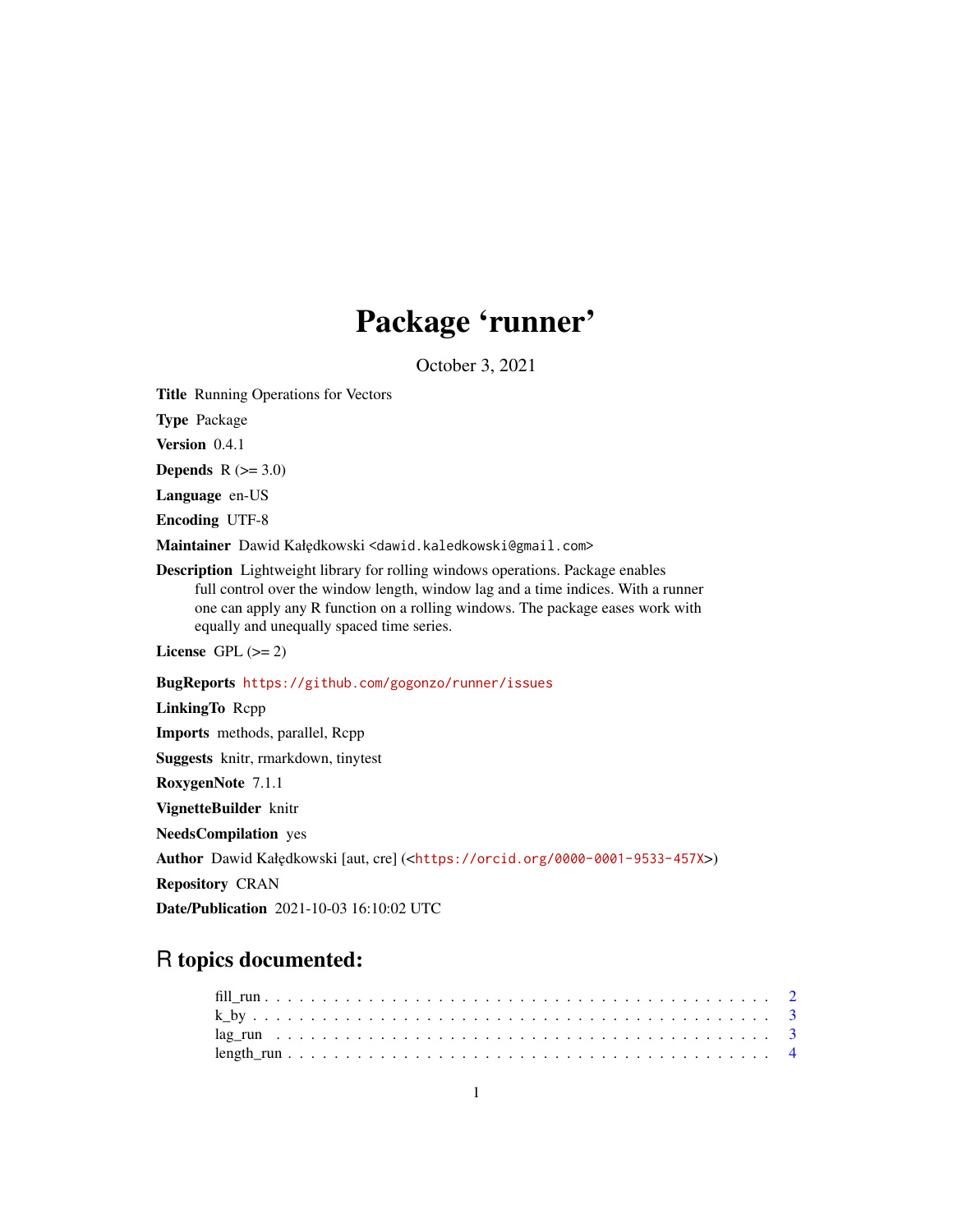#### <span id="page-1-0"></span> $2$  fill\_run

| Index | 26 |
|-------|----|

fill\_run *Fill NA with previous non-NA element*

## Description

Fill NA with last non-NA element.

## Usage

fill\_run(x, run\_for\_first = FALSE, only\_within = FALSE)

#### Arguments

| x           | (vector, data.frame, matrix, xts, grouped_df)<br>Input in runner custom function f.                                                                                          |
|-------------|------------------------------------------------------------------------------------------------------------------------------------------------------------------------------|
|             | run_for_first If first elements are filled with NA, run_for_first = TRUE allows to fill all initial<br>NA with nearest non-NA value. By default $run_f$ for $_f$ inst = TRUE |
| onlv_within | NA are replaced only if previous and next non-NA values are the same. By default<br>$only_within = TRUE$                                                                     |

#### Value

vector - x containing all x elements with NA replaced with previous non-NA element.

```
fill_run(c(NA, NA,1:10, NA, NA), run_for_first = TRUE)
fill_run(c(NA, NA,1:10, NA, NA), run_for_first = TRUE)
fill_run(c(NA, NA,1:10, NA, NA), run_for_first = FALSE)
fill_run(c(NA, NA, 1, 2, NA, NA, 2, 2, NA, NA, 1, NA, NA), run_for_first = TRUE, only_within = TRUE)
```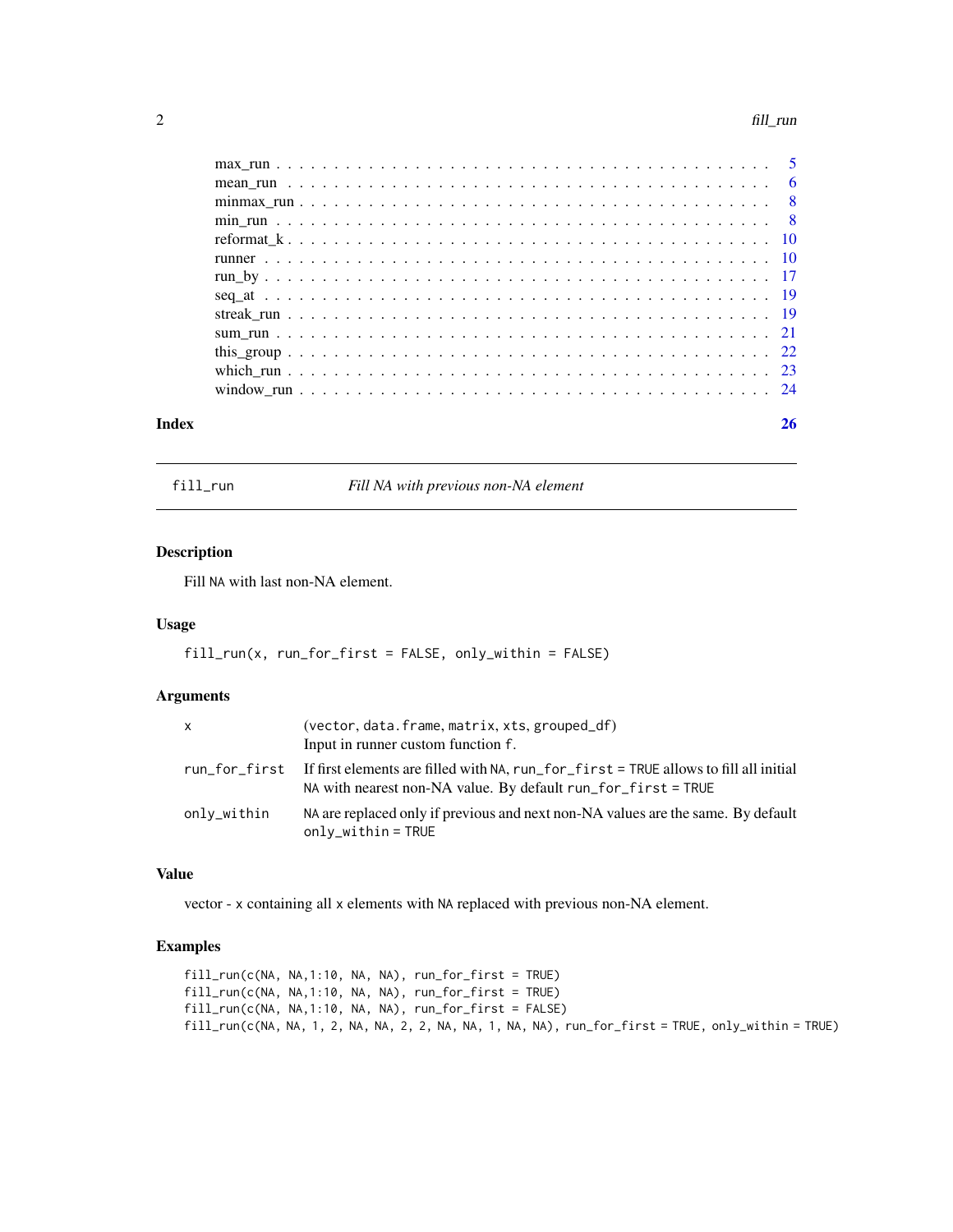<span id="page-2-0"></span>

## Description

Converts k and lag from time-unit-interval to int

## Usage

k\_by(k, idx, param)

#### Arguments

| k     | (integer vector or single value)<br>Denoting size of the running window. If k is a single value then window size is<br>constant for all elements, otherwise if $length(k) == length(x)$ different win-<br>dow size for each element. One can also specify k in the same way as by argu-<br>ment in seq. POSIXt. See 'Specifying time-intervals' in details section. |
|-------|---------------------------------------------------------------------------------------------------------------------------------------------------------------------------------------------------------------------------------------------------------------------------------------------------------------------------------------------------------------------|
| idx   | (integer, Date, POSIXt)<br>Optional integer vector containing sorted (ascending) index of observation. By<br>default idx is index incremented by one. User can provide index with varying<br>increment and with duplicated values. If specified then k and lag are depending<br>on idx. Length of idx have to be equal of length x.                                 |
| param | name of the parameter to be printed in error message                                                                                                                                                                                                                                                                                                                |

## Examples

```
k <- "1 month"
idx \leftarrow seq(as.POSIXct("2019-01-01 03:02:01"),
  as.POSIXct("2020-01-01 03:02:01"),
  by = "month"
\overline{\phantom{a}}k_difftime <- runner:::k_by(k, idx, param = "k")
idx - k_difftime
```
lag\_run *Lag dependent on variable*

## Description

Vector of input lagged along integer vector

## Usage

 $lag_run(x, lag = 1L, idx = integer(0), nearest = FALSE)$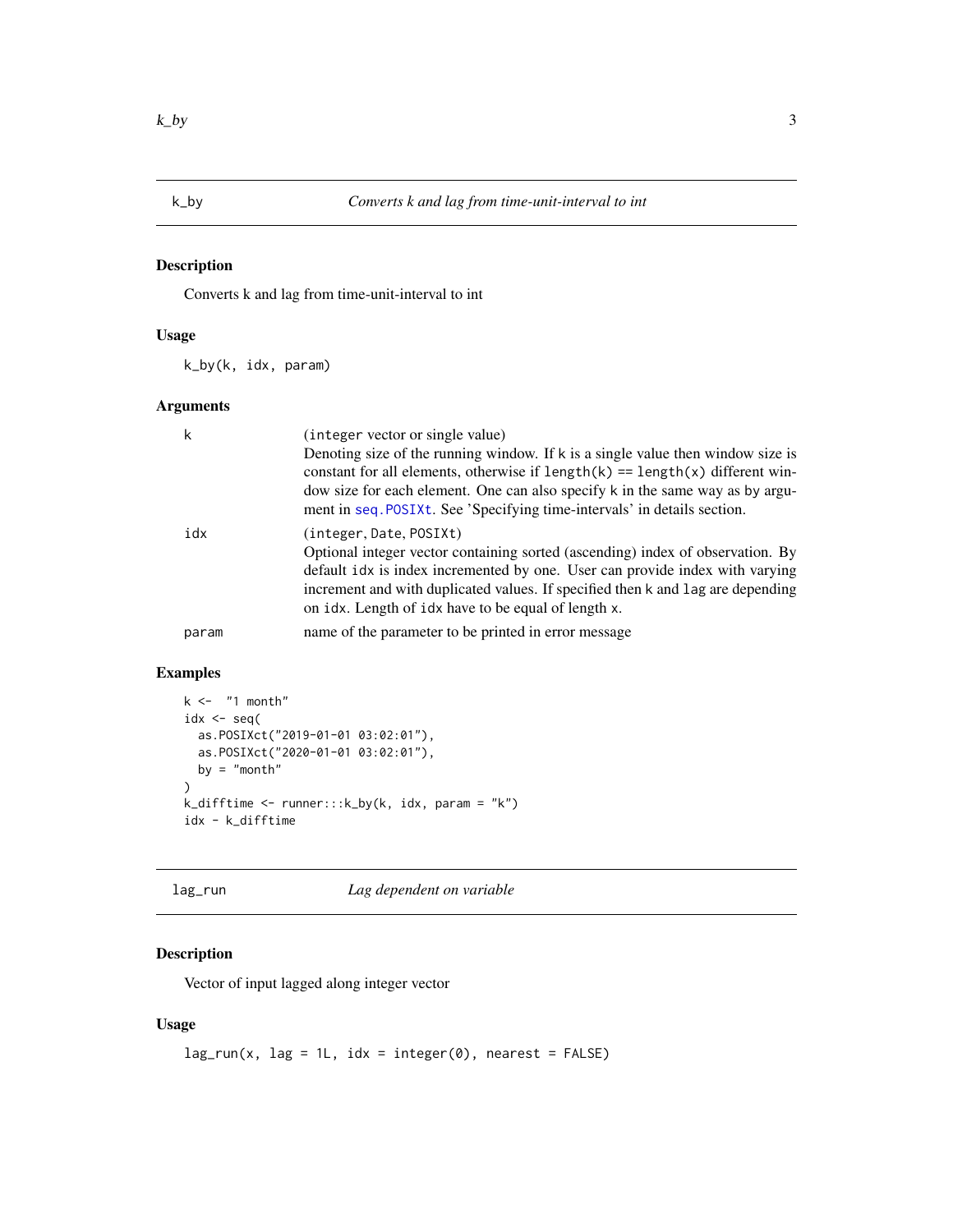#### <span id="page-3-0"></span>Arguments

| $\boldsymbol{\mathsf{x}}$ | (vector, data.frame, matrix, xts, grouped_df)<br>Input in runner custom function f.                                                                                                                                                                                                                                                                                                                  |
|---------------------------|------------------------------------------------------------------------------------------------------------------------------------------------------------------------------------------------------------------------------------------------------------------------------------------------------------------------------------------------------------------------------------------------------|
| lag                       | (integer vector or single value)<br>Denoting window lag. If lag is a single value then window lag is constant for<br>all elements, otherwise if $length(\text{lag}) == length(x)$ different window size for<br>each element. Negative value shifts window forward. One can also specify lag<br>in the same way as by argument in seq. POSIXt. See 'Specifying time-intervals'<br>in details section. |
| idx                       | (integer, Date, POSIXt)<br>Optional integer vector containing sorted (ascending) index of observation. By<br>default idx is index incremented by one. User can provide index with varying<br>increment and with duplicated values. If specified then k and lag are depending<br>on idx. Length of idx have to be equal of length x.                                                                  |
| nearest                   | logical single value. Applied when idx is used, then nearest = FALSE returns<br>observation lagged exactly by the specified number of "periods". When nearest<br>= TRUE function returns latest observation within lag window.                                                                                                                                                                       |

## Examples

```
lag_run(1:10, lag = 3)lag_run(letters[1:10], lag = -2, idx = c(1, 1, 1, 2, 3, 4, 6, 7, 8, 10))
lag_run(leters[1:10], lag = 2, idx = c(1, 1, 1, 2, 3, 4, 6, 7, 8, 10), nearest = TRUE)
```
length\_run *Length of running windows*

## Description

Number of elements in k-long window calculated on idx vector. If idx is an 'as.integer(date)' vector, then k=number of days in window - then the result is number of observations within k days window.

## Usage

```
length_run(k = integer(1), lag = integer(1), idx = integer(0))
```
## Arguments

k (integer vector or single value)

Denoting size of the running window. If k is a single value then window size is constant for all elements, otherwise if  $length(k) == length(x)$  different window size for each element. One can also specify k in the same way as by argument in [seq.POSIXt](#page-0-0). See 'Specifying time-intervals' in details section.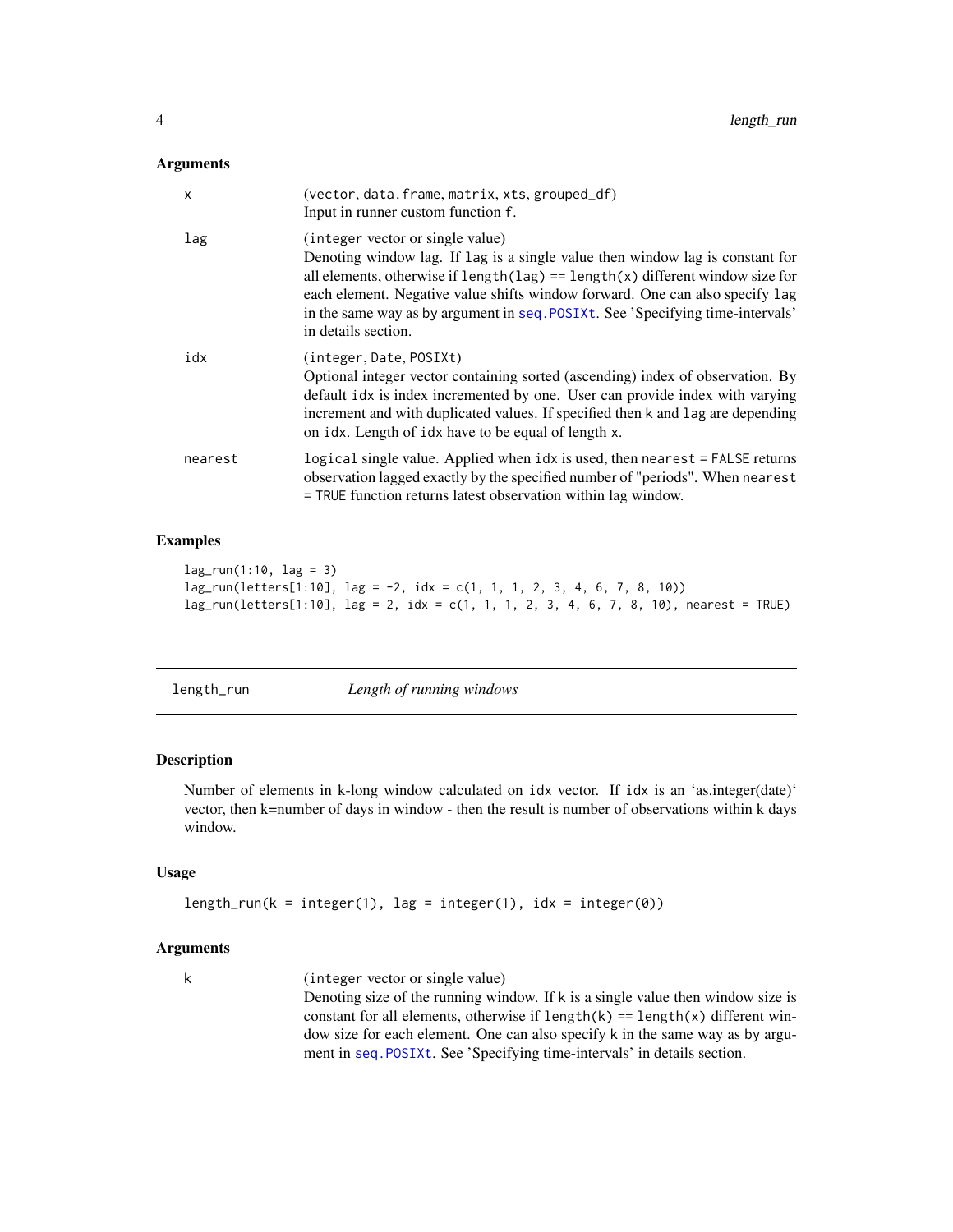<span id="page-4-0"></span>

| lag | (integer vector or single value)                                                       |
|-----|----------------------------------------------------------------------------------------|
|     | Denoting window lag. If lag is a single value then window lag is constant for          |
|     | all elements, otherwise if $length(\text{lag}) == length(x)$ different window size for |
|     | each element. Negative value shifts window forward. One can also specify lag           |
|     | in the same way as by argument in seq. POSIXt. See 'Specifying time-intervals'         |
|     | in details section.                                                                    |
| idx | (integer, Date, POSIX)                                                                 |
|     | Optional integer vector containing sorted (ascending) index of observation. By         |
|     | default idx is index incremented by one. User can provide index with varying           |
|     | increment and with duplicated values. If specified then k and lag are depending        |
|     | on idx. Length of idx have to be equal of length x.                                    |

## Examples

 $length_run(k = 3, idx = c(1, 2, 2, 4, 5, 5, 5, 5, 5))$ 

max\_run *Running maximum*

## Description

min\_run calculates running max on given x numeric vector, specified k window size.

## Usage

```
max_run(
  x,
  k = integer(0),
  lag = integer(1),
  idx = integer(0),
  at = integer(0),
  na\_rm = TRUE,na_pad = FALSE
)
```

| x | (vector, data.frame, matrix, xts, grouped_df)<br>Input in runner custom function f.                                                                                                                      |
|---|----------------------------------------------------------------------------------------------------------------------------------------------------------------------------------------------------------|
| k | (integer vector or single value)<br>Denoting size of the running window. If $k$ is a single value then window size is<br>constant for all elements, otherwise if $length(k) == length(x)$ different win- |
|   | dow size for each element. One can also specify k in the same way as by argu-                                                                                                                            |
|   | ment in seq. POSIXt. See 'Specifying time-intervals' in details section.                                                                                                                                 |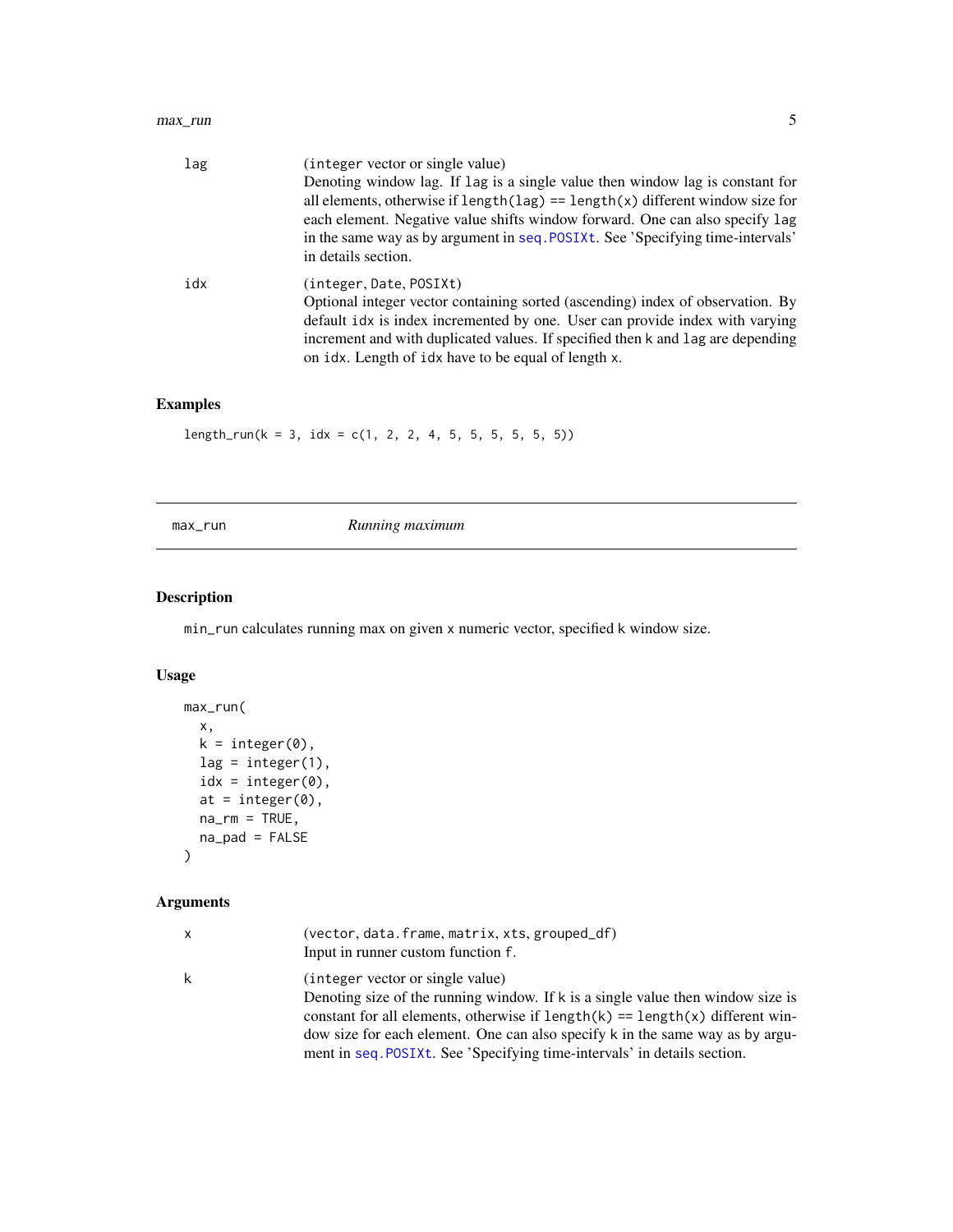<span id="page-5-0"></span>

| lag    | (integer vector or single value)<br>Denoting window lag. If lag is a single value then window lag is constant for<br>all elements, otherwise if $length(\text{lag}) == length(x)$ different window size for<br>each element. Negative value shifts window forward. One can also specify lag<br>in the same way as by argument in seq. POSIXt. See 'Specifying time-intervals'<br>in details section. |
|--------|------------------------------------------------------------------------------------------------------------------------------------------------------------------------------------------------------------------------------------------------------------------------------------------------------------------------------------------------------------------------------------------------------|
| idx    | (integer, Date, POSIXt)<br>Optional integer vector containing sorted (ascending) index of observation. By<br>default idx is index incremented by one. User can provide index with varying<br>increment and with duplicated values. If specified then k and lag are depending<br>on idx. Length of idx have to be equal of length x.                                                                  |
| at     | (integer, Date, POSIXt, character vector)<br>Vector of any size and any value defining output data points. Values of the vector<br>defines the indexes which data is computed at. Can be also POSIXt sequence<br>increment used in at argument in seq. POSIXt. See 'Specifying time-intervals'<br>in details section.                                                                                |
| na_rm  | logical single value (default na_rm = TRUE) - if TRUE sum is calculating ex-<br>cluding NA.                                                                                                                                                                                                                                                                                                          |
| na_pad | (logical single value)<br>Whether incomplete window should return NA (if na_pad = TRUE) Incomplete<br>window is when some parts of the window are out of range.                                                                                                                                                                                                                                      |

max numeric vector of length equals length of x.

## Examples

```
set.seed(11)
x1 \leftarrow sample( c(1,2,3), 15, replace=TRUE)
x2 \leq - sample(c(NA, 1, 2, 3), 15, replace=TRUE)
k <- sample( 1:4, 15, replace=TRUE)
max_run(x1) # simple cumulative maximum
max_run(x2, na_rm = TRUE) # cumulative maximum with removing NA.
max_run(x2, na_rm = TRUE, k=4) # maximum in 4-element window
max_run(x2, na_rm = FALSE, k=k) # maximum in varying k window size
```
mean\_run *Running mean*

#### Description

Running mean in specified window of numeric vector.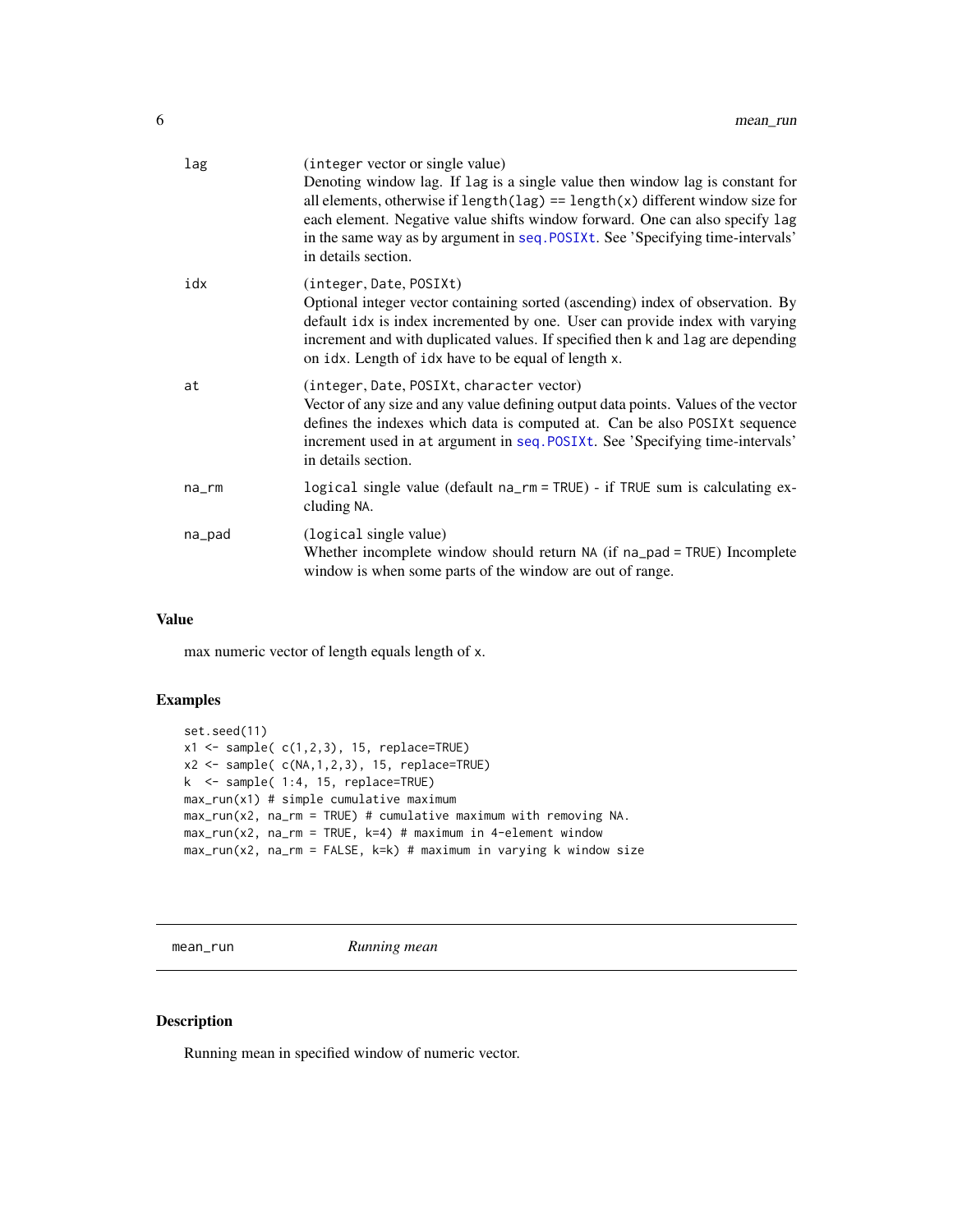mean\_run 7

## Usage

```
mean_run(
  x,
  k = integer(0),
  lag = integer(1),
  idx = integer(0),
  at = integer(0),
  na\_rm = TRUE,na_pad = FALSE
\mathcal{E}
```
## Arguments

| X           | numeric vector which running function is calculated on                                                                                                                                                                                                                                                                              |
|-------------|-------------------------------------------------------------------------------------------------------------------------------------------------------------------------------------------------------------------------------------------------------------------------------------------------------------------------------------|
| k           | (integer' vector or single value)<br>Denoting size of the running window. If k is a single value then window size is<br>constant for all elements, otherwise if $length(k) == length(x)$ different win-<br>dow size for each element.                                                                                               |
| lag         | (integer vector or single value)<br>Denoting window lag. If lag is a single value then window lag is constant for<br>all elements, otherwise if $length(\text{lag}) == length(x)$ different window size for<br>each element. Negative value shifts window forward.                                                                  |
| idx         | (integer, Date, POSIXt)<br>Optional integer vector containing sorted (ascending) index of observation. By<br>default idx is index incremented by one. User can provide index with varying<br>increment and with duplicated values. If specified then k and lag are depending<br>on idx. Length of idx have to be equal of length x. |
| at          | (integer, Date, POSIXt, character vector)<br>Vector of any size and any value defining output data points. Values of the vector<br>defines the indexes which data is computed at.                                                                                                                                                   |
| $na$ _ $rm$ | logical single value (default na_rm = TRUE) - if TRUE sum is calculating ex-<br>cluding NA.                                                                                                                                                                                                                                         |
| na_pad      | (logical single value)<br>Whether incomplete window should return NA (if na_pad = TRUE) Incomplete<br>window is when some parts of the window are out of range.                                                                                                                                                                     |

## Value

mean numeric vector of length equals length of x.

```
set.seed(11)
x1 \leftarrow \text{rnorm}(15)x2 \leq sample(c(rep(NA,5), rnorm(15)), 15, replace = TRUE)
k \leq - sample(1:15, 15, replace = TRUE)
mean_run(x1)
```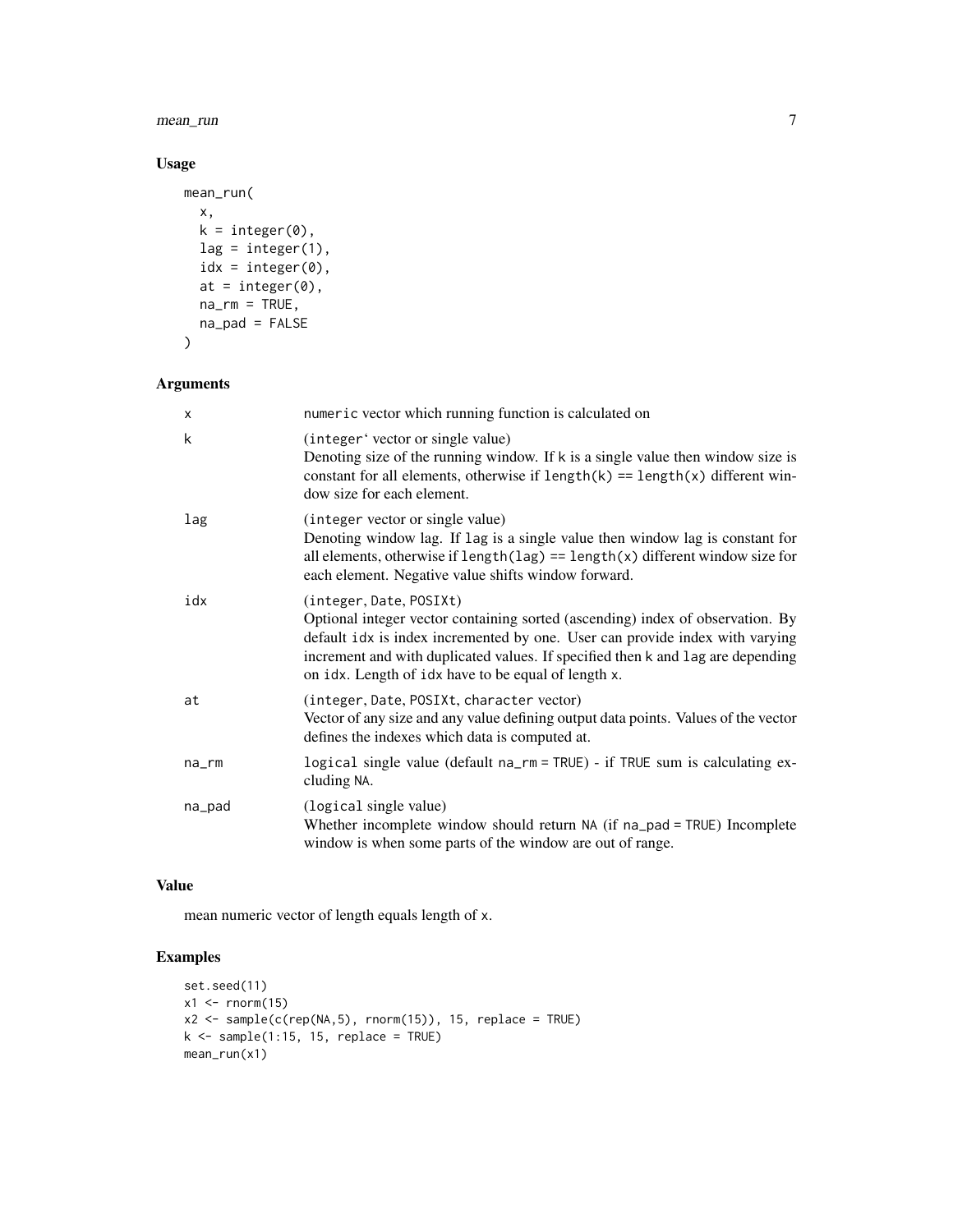```
mean_run(x2, na_rm = TRUE)mean_run(x2, na_rm = FALSE )
mean_run(x2, na_rm = TRUE, k=4)
```
minmax\_run *Running min/max*

## Description

min\_run calculates running minimum-maximum on given x numeric vector, specified k window size.

## Usage

 $minmax_rum(x, metric = "min", na_rmm = TRUE)$ 

## Arguments

|        | (vector, data.frame, matrix, xts, grouped_df)<br>Input in runner custom function f.            |
|--------|------------------------------------------------------------------------------------------------|
| metric | character what to return, minimum or maximum                                                   |
| na rm  | logical single value (default $na-rm = TRUE$ ) - if TRUE sum is calculating ex-<br>cluding NA. |

#### Value

list.

min\_run *Running minimum*

### Description

min\_run calculates running min on given x numeric vector, specified k window size.

#### Usage

```
min_run(
  x,
  k = integer(0),
  lag = integer(1),
  idx = integer(0),
  at = integer(0),
  na\_rm = TRUE,na_pad = FALSE
\mathcal{E}
```
<span id="page-7-0"></span>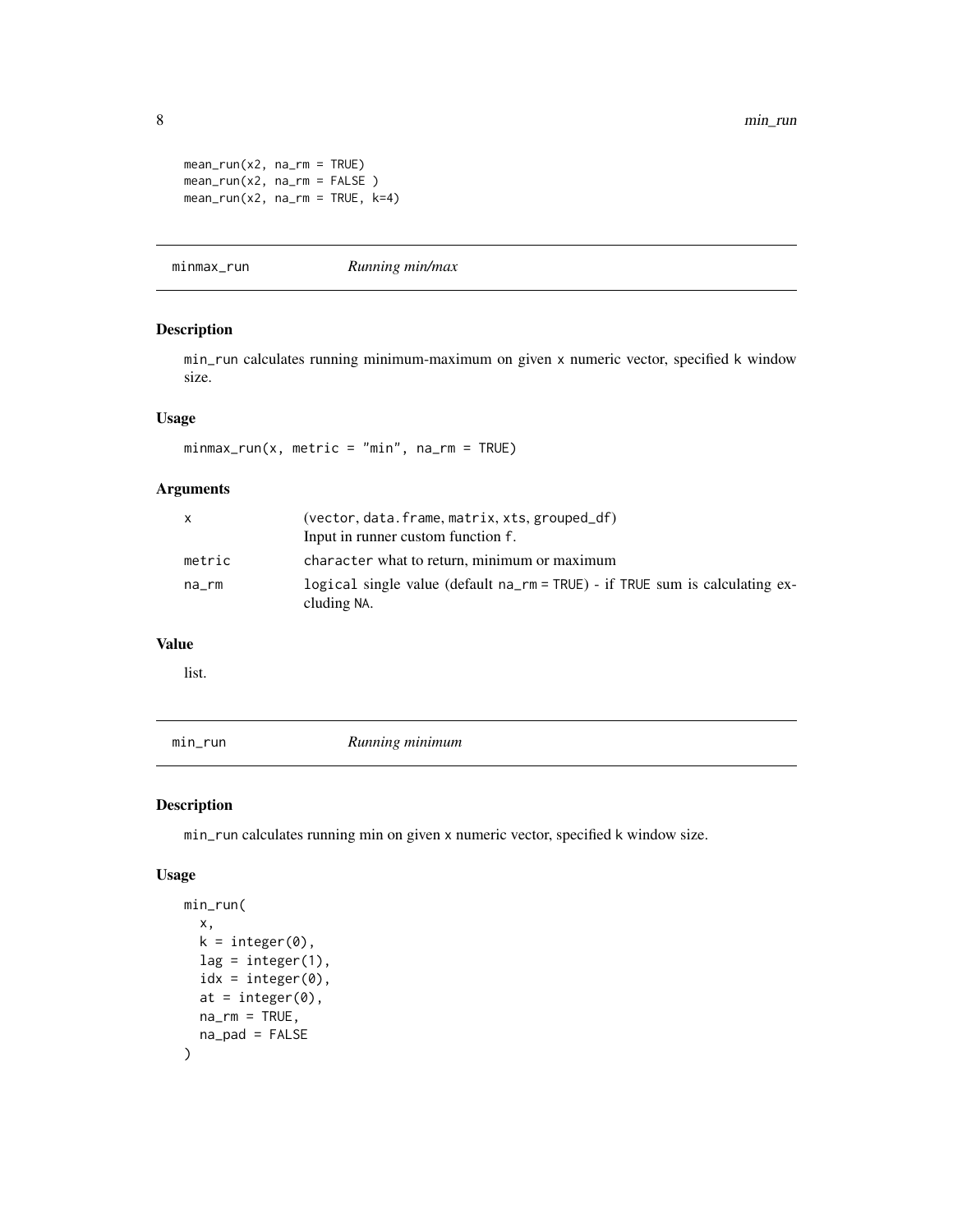#### <span id="page-8-0"></span>min\_run 9

## Arguments

| X      | (vector, data.frame, matrix, xts, grouped_df)<br>Input in runner custom function f.                                                                                                                                                                                                                                                                                                                  |
|--------|------------------------------------------------------------------------------------------------------------------------------------------------------------------------------------------------------------------------------------------------------------------------------------------------------------------------------------------------------------------------------------------------------|
| k      | (integer vector or single value)<br>Denoting size of the running window. If k is a single value then window size is<br>constant for all elements, otherwise if $length(k) == length(x)$ different win-<br>dow size for each element. One can also specify k in the same way as by argu-<br>ment in seq. POSIXt. See 'Specifying time-intervals' in details section.                                  |
| lag    | (integer vector or single value)<br>Denoting window lag. If lag is a single value then window lag is constant for<br>all elements, otherwise if $length(\text{lag}) == length(x)$ different window size for<br>each element. Negative value shifts window forward. One can also specify lag<br>in the same way as by argument in seq. POSIXt. See 'Specifying time-intervals'<br>in details section. |
| idx    | (integer, Date, POSIXt)<br>Optional integer vector containing sorted (ascending) index of observation. By<br>default idx is index incremented by one. User can provide index with varying<br>increment and with duplicated values. If specified then k and lag are depending<br>on idx. Length of idx have to be equal of length x.                                                                  |
| at     | (integer, Date, POSIXt, character vector)<br>Vector of any size and any value defining output data points. Values of the vector<br>defines the indexes which data is computed at. Can be also POSIXt sequence<br>increment used in at argument in seq. POSIXt. See 'Specifying time-intervals'<br>in details section.                                                                                |
| na_rm  | logical single value (default na_rm = TRUE) - if TRUE sum is calculating ex-<br>cluding NA.                                                                                                                                                                                                                                                                                                          |
| na_pad | (logical single value)<br>Whether incomplete window should return NA (if na_pad = TRUE) Incomplete<br>window is when some parts of the window are out of range.                                                                                                                                                                                                                                      |

## Value

min numeric vector of length equals length of x.

```
set.seed(11)
x1 \leftarrow sample(c(1, 2, 3), 15, replace = TRUE)
x2 \leq same sample(c(NA, 1, 2, 3), 15, replace = TRUE)
k <- sample(1:4, 15, replace = TRUE)
min_run(x1)
min\_run(x2, na\_rm = TRUE)min_rum(x2, na_rmm = TRUE, k = 4)min_rum(x2, na_rmm = FALSE, k = k)
```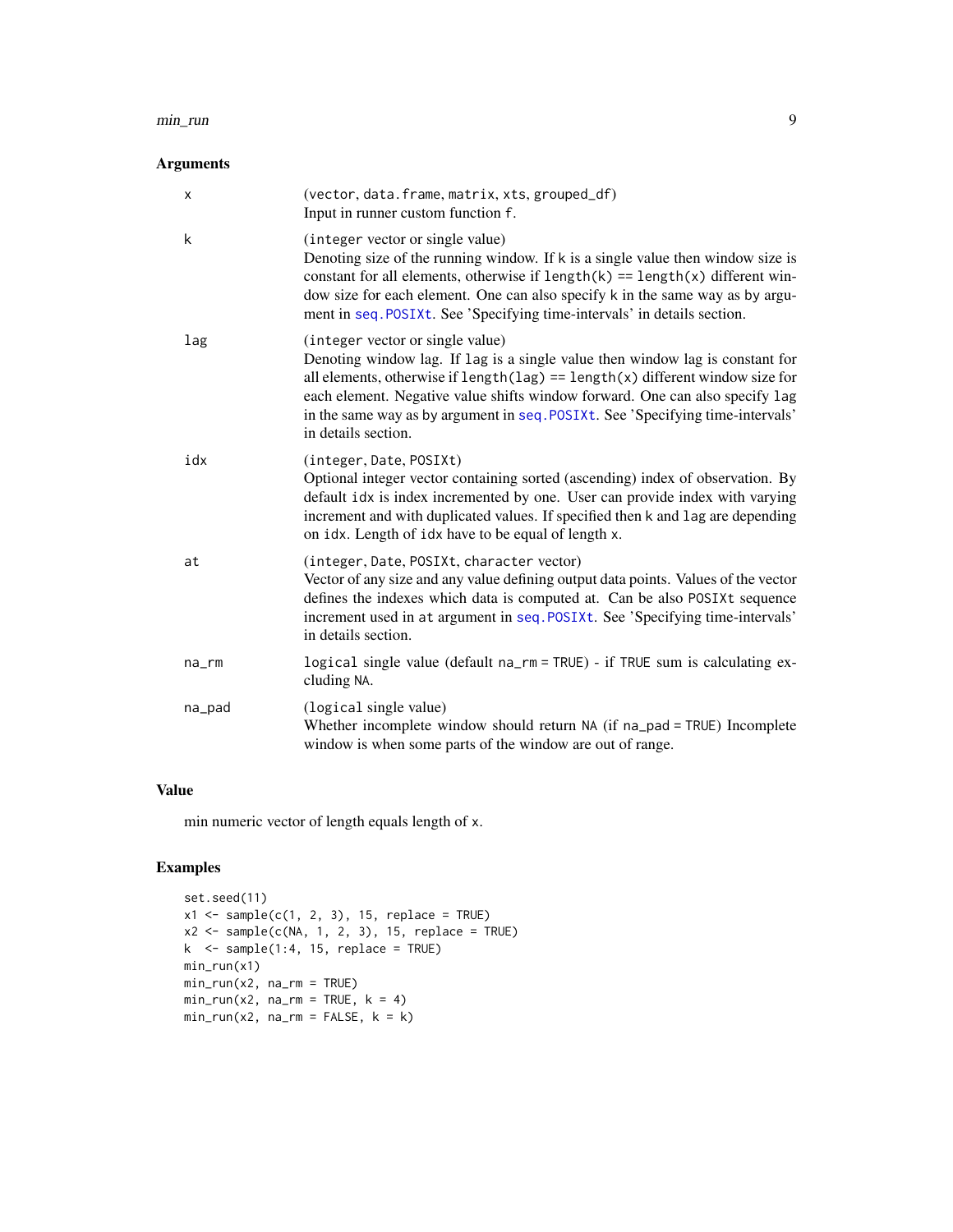<span id="page-9-0"></span>

#### Description

Formats time-unit-interval to valid for runner. User specifies k as positive number but this means that this interval needs to be substracted from idx - because windows length extends window backwards in time. The same situation for lag.

#### Usage

reformat\_k(k, only\_positive = TRUE)

#### Arguments

| k | (k or lag) object from runner to be formatted |
|---|-----------------------------------------------|
|   | only_positive for k is TRUE, for lag is FALSE |

### Examples

```
runner:::reformat_k("1 days")
runner:::reformat_k("day")
runner:::reformat_k("10 days")
runner:::reformat_k("-10 days", only_positive = FALSE)
runner:::reformat_k(c("-10 days", "2 months"), only_positive = FALSE)
```
<span id="page-9-1"></span>runner *Apply running function*

## Description

Applies custom function on running windows.

## Usage

```
runner(
  x,
  f = function(x) x,k = integer(0),
  lag = integer(1),
  idx = integer(0),
  at = integer(0),
  napad = FALSE,
  simplify = TRUE,
  cl = NULL,...
```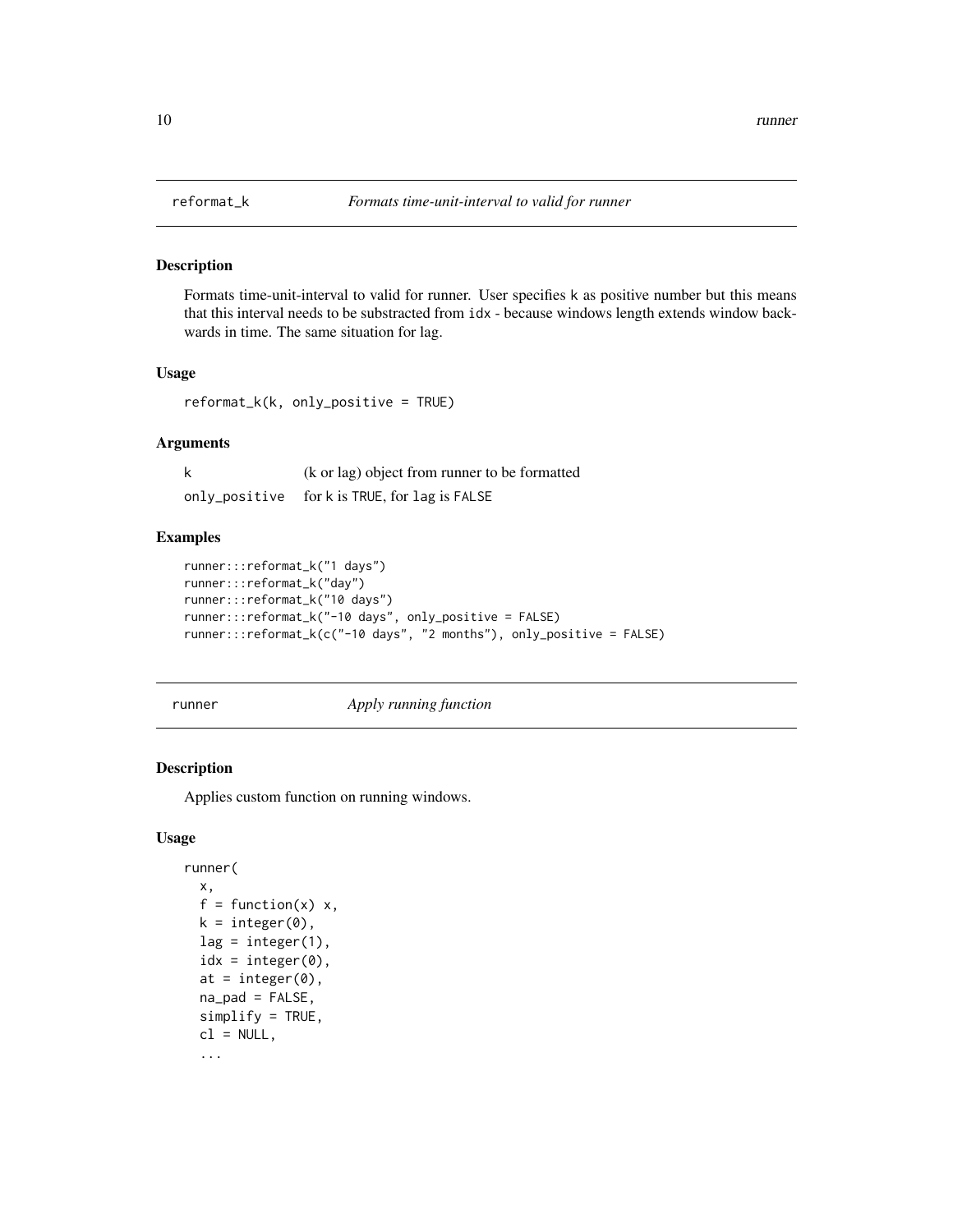runner and the set of the set of the set of the set of the set of the set of the set of the set of the set of the set of the set of the set of the set of the set of the set of the set of the set of the set of the set of th

```
\mathcal{L}## Default S3 method:
runner(
 x,
 f = function(x) x,k = integer(0),
 lag = integer(1),
  idx = integer(0),
  at = integer(0),
 napad = FALSE,
  simplify = TRUE,
 cl = NULL,...
)
## S3 method for class 'data.frame'
runner(
 x,
 f = function(x) x,k = integer(0),
  lag = integer(1),
  idx = integer(0),
  at = integer(0),
 na<sub>-pad</sub> = FALSE,
  simplify = TRUE,
  cl = NULL,...
\mathcal{E}## S3 method for class 'grouped_df'
runner(
  x,
 f = function(x) x,k = integer(0),
 lag = integer(1),
  idx = integer(0),
  at = integer(0),
  napad = FALSE,
  simplify = TRUE,
  cl = NULL,...
\mathcal{L}## S3 method for class 'matrix'
runner(
 x,
 f = function(x) x,
```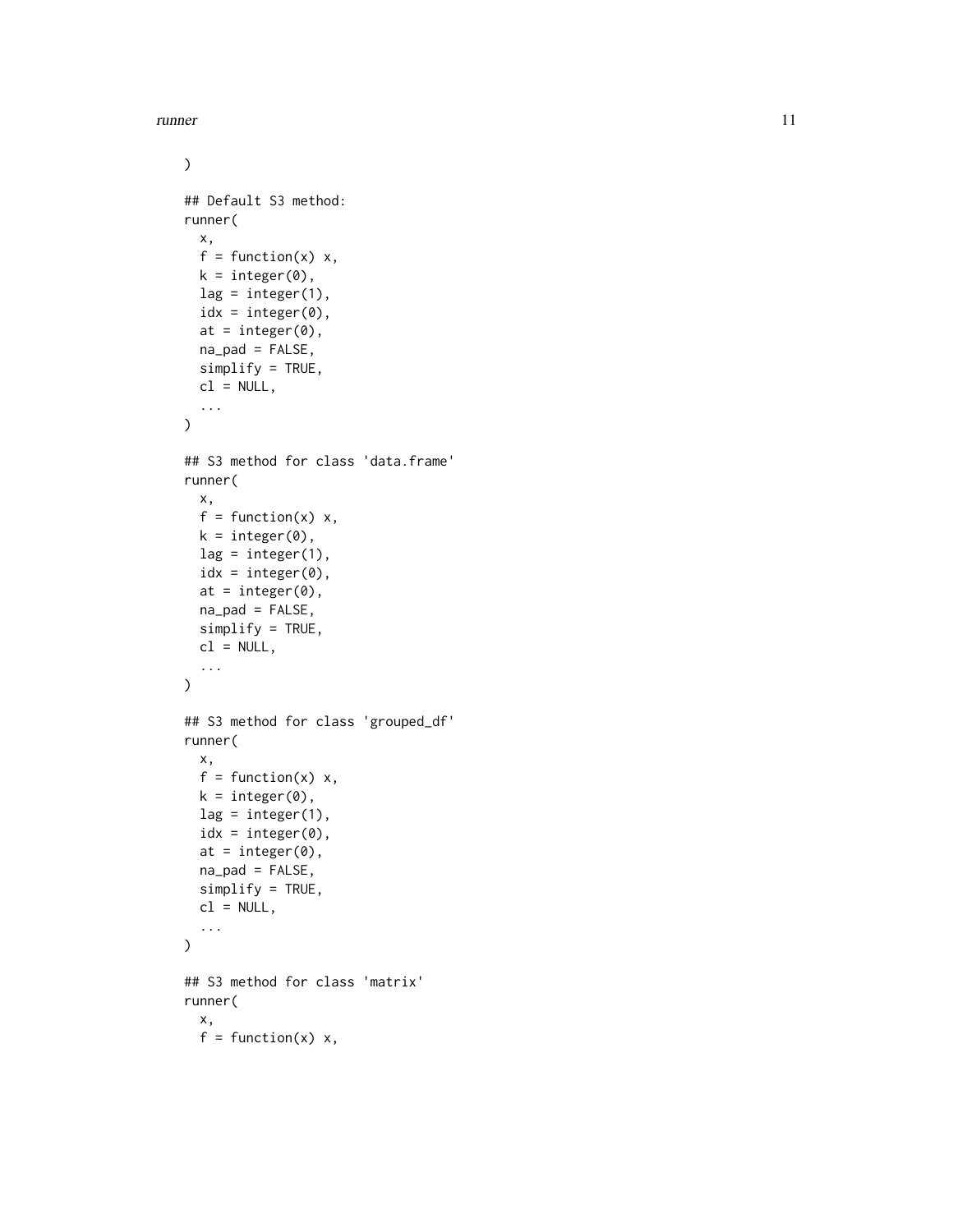12 runner

```
k = integer(0),
 lag = integer(1),
 idx = integer(0),
 at = integer(0),
 na_pad = FALSE,
 simplify = TRUE,
 cl = NULL,...
\mathcal{L}## S3 method for class 'xts'
runner(
 x,
 f = function(x) x,k = integer(0),
 lag = integer(1),
 idx = integer(0),
 at = integer(0),
 napad = FALSE,
 simplify = TRUE,
 cl = NULL,...
\mathcal{L}
```

| $\times$     | (vector, data.frame, matrix, xts, grouped_df)<br>Input in runner custom function f.                                                                                                                                                                                                                                                                                                                  |
|--------------|------------------------------------------------------------------------------------------------------------------------------------------------------------------------------------------------------------------------------------------------------------------------------------------------------------------------------------------------------------------------------------------------------|
| $\mathsf{f}$ | (function)<br>Applied on windows created from x. This function is meant to summarize win-<br>dows and create single element for each window, but one can also specify func-<br>tion which return multiple elements (runner output will be a list). By default<br>runner returns windows as is $(f = function(x))$ .                                                                                  |
| k            | (integer vector or single value)<br>Denoting size of the running window. If k is a single value then window size is<br>constant for all elements, otherwise if $length(k) == length(x)$ different win-<br>dow size for each element. One can also specify k in the same way as by argu-<br>ment in seq. POSIXt. See 'Specifying time-intervals' in details section.                                  |
| lag          | (integer vector or single value)<br>Denoting window lag. If lag is a single value then window lag is constant for<br>all elements, otherwise if $length(\text{lag}) == length(x)$ different window size for<br>each element. Negative value shifts window forward. One can also specify lag<br>in the same way as by argument in seq. POSIXt. See 'Specifying time-intervals'<br>in details section. |
| idx          | (integer, Date, POSIXt)<br>Optional integer vector containing sorted (ascending) index of observation. By<br>default idx is index incremented by one. User can provide index with varying                                                                                                                                                                                                            |

<span id="page-11-0"></span>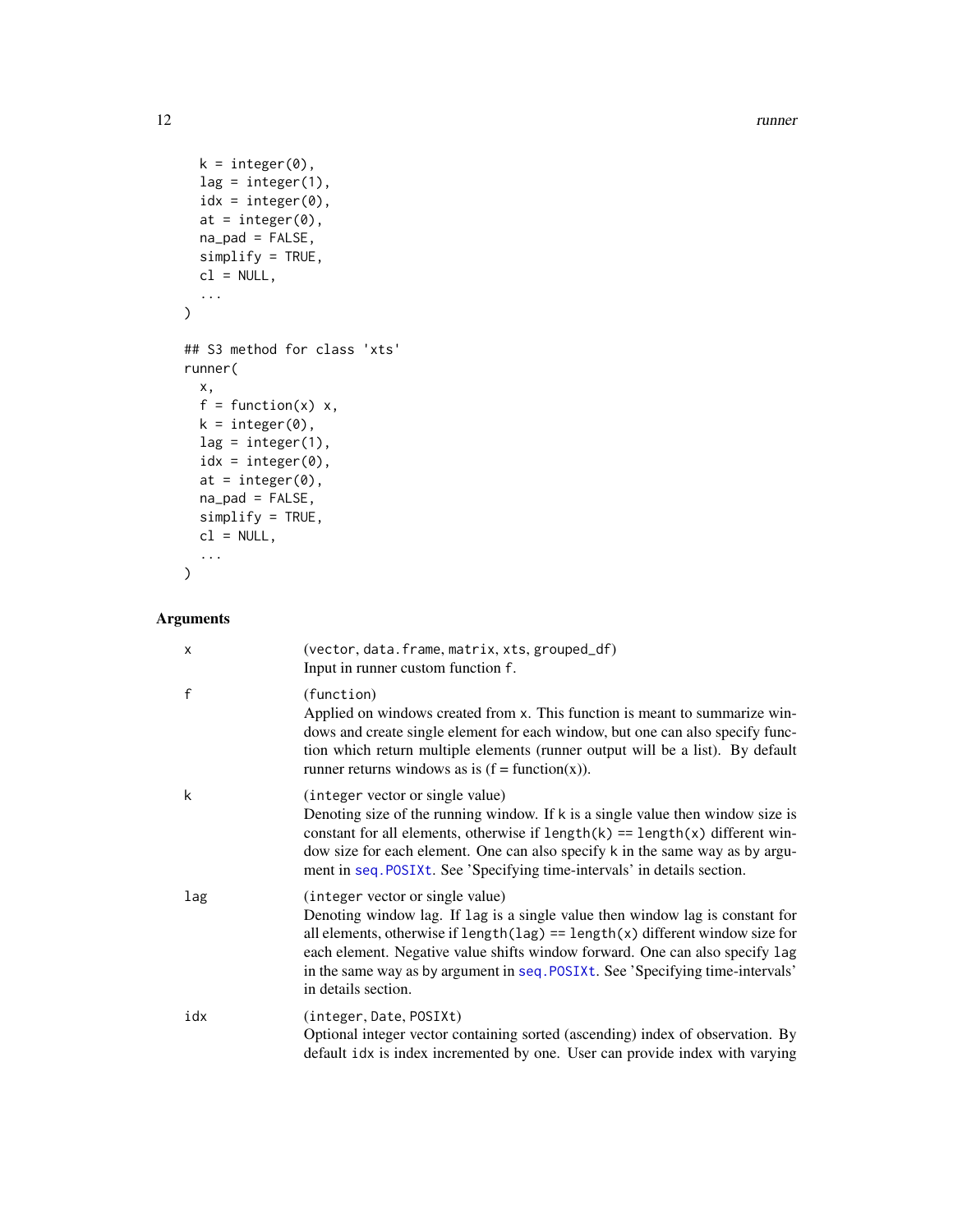#### <span id="page-12-0"></span>runner and the set of the set of the set of the set of the set of the set of the set of the set of the set of the set of the set of the set of the set of the set of the set of the set of the set of the set of the set of th

|          | increment and with duplicated values. If specified then k and lag are depending<br>on idx. Length of idx have to be equal of length x.                                                                                                                                                                                                                                                                                                                        |
|----------|---------------------------------------------------------------------------------------------------------------------------------------------------------------------------------------------------------------------------------------------------------------------------------------------------------------------------------------------------------------------------------------------------------------------------------------------------------------|
| at       | (integer, Date, POSIXt, character vector)<br>Vector of any size and any value defining output data points. Values of the vector<br>defines the indexes which data is computed at. Can be also POSIXt sequence<br>increment used in at argument in seq. POSIXt. See 'Specifying time-intervals'<br>in details section.                                                                                                                                         |
| na_pad   | (logical single value)<br>Whether incomplete window should return NA (if na_pad = TRUE) Incomplete<br>window is when some parts of the window are out of range.                                                                                                                                                                                                                                                                                               |
| simplify | (logical or character value)<br>should the result be simplified to a vector, matrix or higher dimensional array if<br>possible. The default value, simplify = TRUE, returns a vector or matrix if ap-<br>propriate, whereas if simplify = "array" the result may be an array of "rank"<br>$(=\text{length}(dim(.)))$ one higher than the result of output from the function f for<br>each window. Consequences of simplify in runner are identical to sapply. |
| cl       | (cluster) experimental<br>Create and pass the cluster to the runner function to run each window calcula-<br>tion in parallel. See makeCluster in details.                                                                                                                                                                                                                                                                                                     |
|          | (optional)<br>other arguments passed to the function f.                                                                                                                                                                                                                                                                                                                                                                                                       |

### Details

Function can apply any R function on running windows defined by x, k, lag, idx and at. Running window can be calculated on several ways:

#### • Cumulative windows

applied when user doesn't specify k argument or specify  $k = length(x)$ , this would mean that k is equal to number of available elements



## • Constant sliding windows

applied when user specify k as constant value keeping idx and at unspecified. lag argument shifts windows left (lag  $>$  0) or right (lag  $<$  0).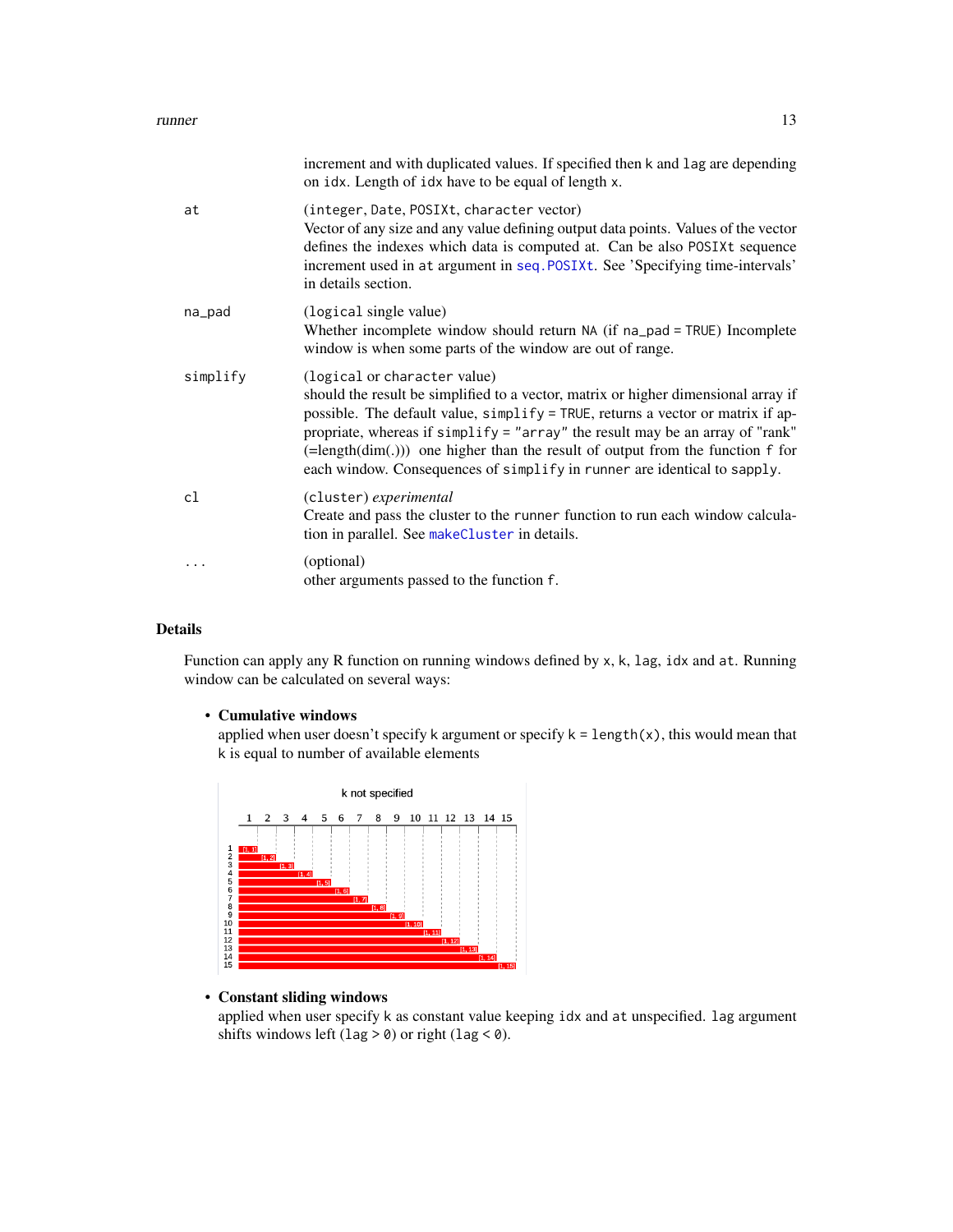#### <span id="page-13-0"></span>14 runner



#### • Windows depending on date

If one specifies idx this would mean that output windows size might change in size because of unequally spaced indexes. Fox example 5-period window is different than 5-element window, because 5-period window might contain any number of observation (7-day mean is not the same as 7-element mean)



#### • Window at specific indices

runner by default returns vector of the same size as x unless one specifies at argument. Each element of at is an index on which runner calculates function - which means that output of the runner is now of length equal to at. Note that one can change index of x by specifying idx. Illustration below shows output of runner for at  $= c(18, 27, 45, 31)$  which gives windows in ranges enclosed in square brackets. Range for at = 27 is [22, 26] which is not available in current indices.



#### Specifying time-intervals:

at can also be specified as interval of the output defined by at = "<increment>" which results in indices sequence defined by seq.  $POSIXt(min(idx),max(idx),by = " Incre$ ment of sequence is the same as in [seq.POSIXt](#page-0-0) function. It's worth noting that increment interval can't be more frequent than interval of idx - for Date the most frequent time-unit is a "day", for POSIXt a sec.

k and lag can also be specified as using time sequence increment. Available time units are "sec", "min", "hour", "day", "DSTday", "week", "month", "quarter" or "year". To increment by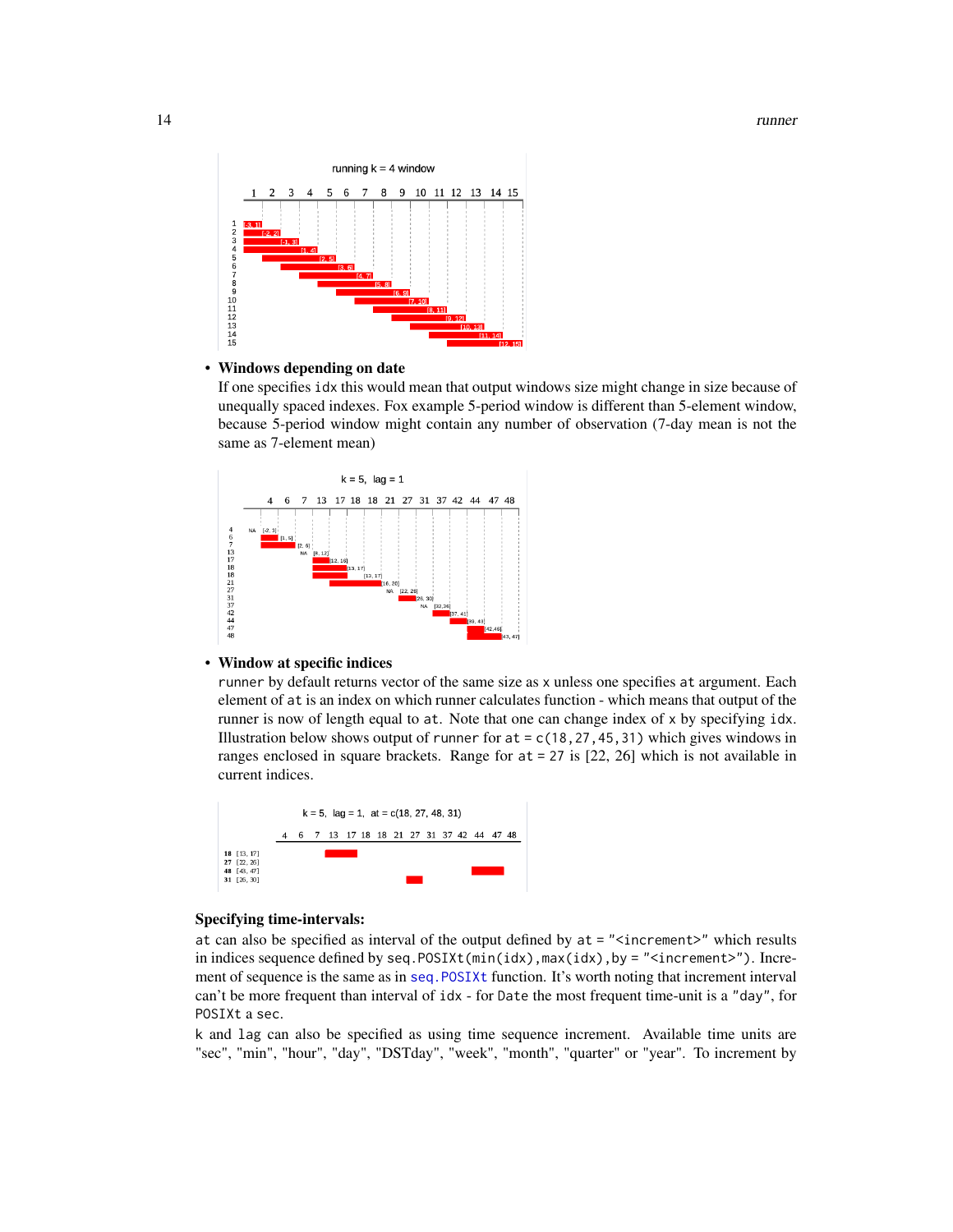#### <span id="page-14-0"></span>runner and the set of the set of the set of the set of the set of the set of the set of the set of the set of the set of the set of the set of the set of the set of the set of the set of the set of the set of the set of th

number of units one can also specify  $\langle$ number $\rangle$   $\langle$ unit $\rangle$ s for example  $\langle$ lag = "-2 days", k = "5 weeks".

Setting k and lag as a sequence increment can be also a vector can be a vector which allows to stretch and lag/lead each window freely on in time (on indices).

#### Parallel computing:

Beware that executing R call in parallel not always have the edge over single-thread even if the cl <-registerCluster(detectCores()) was specified before.

Parallel windows are executed in the independent environment, which means that objects other than function arguments needs to be copied to the parallel environment using [clusterExport](#page-0-0). For example using  $f = function(x)$   $x + y + z'$  will result in error as clusterExport(cl, varlist = c("y","z")) needs to be called before.

### Value

vector with aggregated values for each window. Length of output is the same as length(x) or length(at) if specified. Type of the output depends on the output from a function f.

```
# runner returns windows as is by default
runner(1:10)
# mean on k = 3 elements windows
runner(1:10, f = \text{mean}, k = 3)# mean on k = 3 elements windows with different specification
runner(1:10, k = 3, f = function(x) mean(x, na.rm = TRUE))
# concatenate two columns
runner(
 data.frame(
   a = letters[1:10],b = 1:10),
 f = function(x) paste(paste0(x$a, x$b), collapse = "+")
)
# concatenate two columns with additional argument
runner(
 data.frame(
   a = letters[1:10],b = 1:10),
 f = function(x, xxx) {
   paste(paste0(x\a, xxx, x\b), collapse = " + ")
 },
 xxx = "...")
```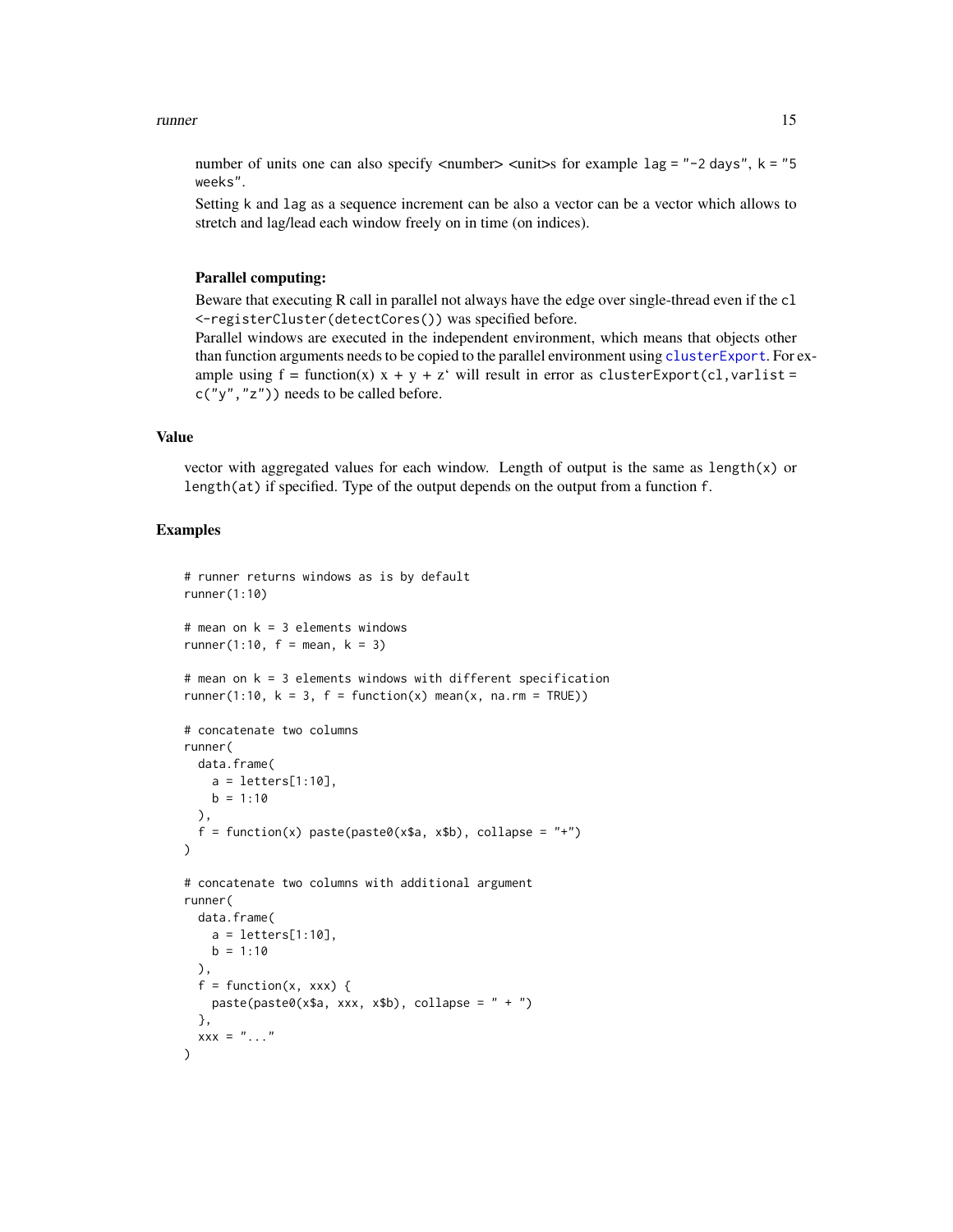```
# number of unique values in each window (varying window size)
runner(letters[1:10],
       k = c(1, 2, 2, 4, 5, 5, 5, 5, 5, 5),
       f = function(x) length(unique(x)))# concatenate only on selected windows index
runner(letters[1:10],
       f = function(x) paste(x, collapse = "-"),
       at = c(1, 5, 8)# 5 days mean
idx <- c(4, 6, 7, 13, 17, 18, 18, 21, 27, 31, 37, 42, 44, 47, 48)
runner::runner(
  x = idx,k = "5 days",lag = 1,idx = Sys.DataFrame() + idx,f = function(x) mean(x)
)
# 5 days mean at 4-indices
runner::runner(
  x = 1:15,
  k = 5,lag = 1,idx = idx,at = c(18, 27, 48, 31),
  f = mean\mathcal{L}# runner with data.frame
df <- data.frame(
  a = 1:13,
  b = 1:13 + \text{rnorm}(13, \text{sd} = 5),idx = seq(Sys.Date(), Sys.Date() + 365, by = "1 month")\lambdarunner(
  x = df,
  idx = "idx",at = "6 months",
  f = function(x) {
    cor(x$a, x$b)
  }
\mathcal{L}# parallel computing
library(parallel)
data <- data.frame(
  a = runif(100),
  b = runif(100),
  idx = cumsum(sample(rpois(100, 5)))
\mathcal{L}
```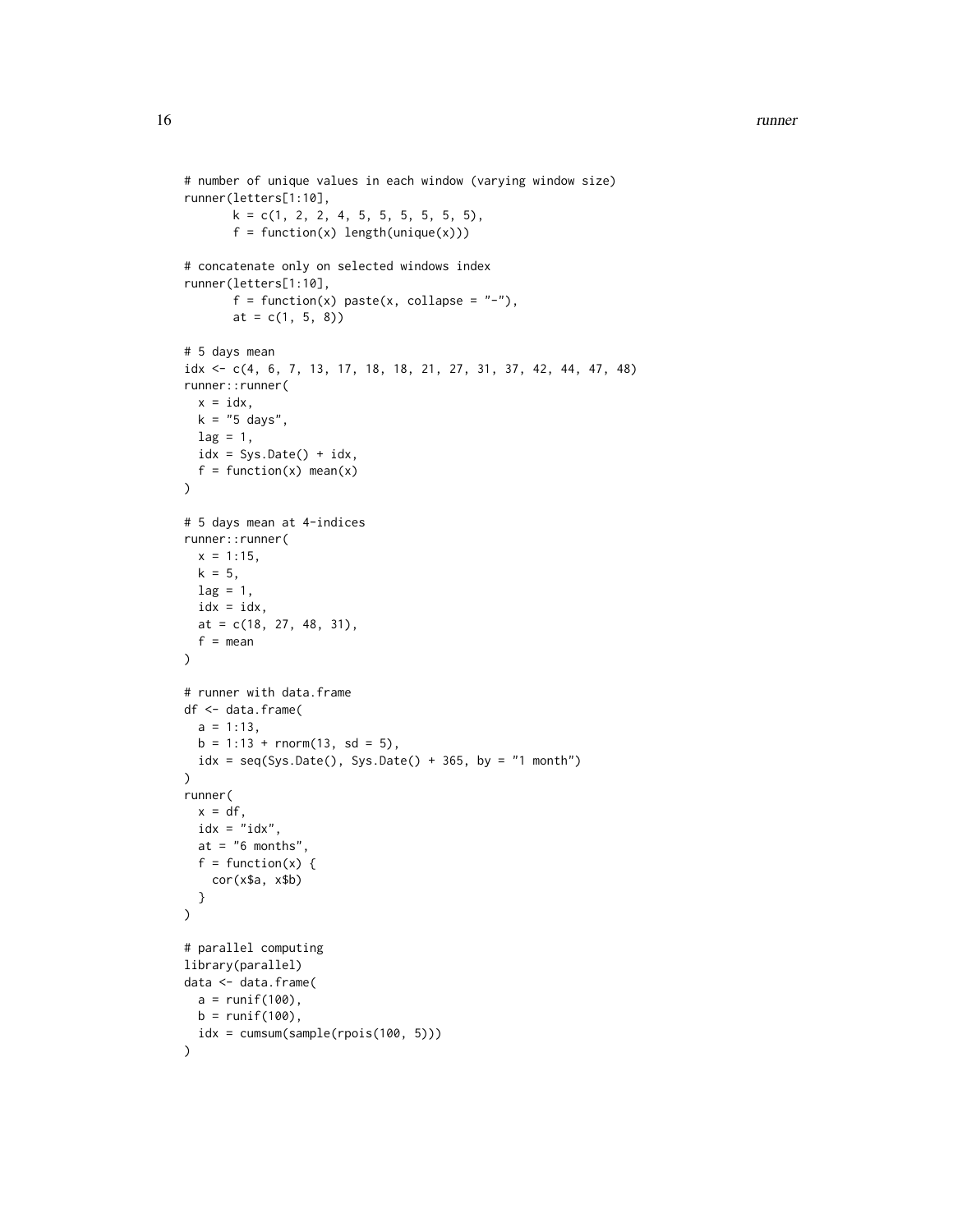<span id="page-16-0"></span>run\_by the contract of the contract of the contract of the contract of the contract of the contract of the contract of the contract of the contract of the contract of the contract of the contract of the contract of the con

```
const <- 0
cl <- makeCluster(1)
clusterExport(cl, "const", envir = environment())
runner(
  x = data,k = 10,
  f = function(x) {
    cor(x$a, x$b) + const
  },
  idx = "idx",cl = cl
\mathcal{L}stopCluster(cl)
# runner with matrix
data \le matrix(data = runif(100, 0, 1), nrow = 20, ncol = 5)
runner(
  x = data,f = function(x) {
    tryCatch(
     cor(x),
      error = function(e) NA
    )
 })
```
#### run\_by *Set window parameters*

## Description

Set window parameters for [runner.](#page-9-1) This function sets the attributes to x (only data.frame) object and saves user effort to specify window parameters in further multiple [runner](#page-9-1) calls.

#### Usage

```
run_by(x, idx, k, lag, na_pad, at)
```

| x   | (vector, data.frame, matrix, xts, grouped_df)<br>Input in runner custom function f.                                                                                                                                                                                                                                                |
|-----|------------------------------------------------------------------------------------------------------------------------------------------------------------------------------------------------------------------------------------------------------------------------------------------------------------------------------------|
| idx | (integer, Date, POSIX)<br>Optional integer vector containing sorted (ascending) index of observation. By<br>default idx is index incremented by one. User can provide index with varying<br>increment and with duplicated values. If specified then k and lag are depending<br>on idx. Length of idx have to be equal of length x. |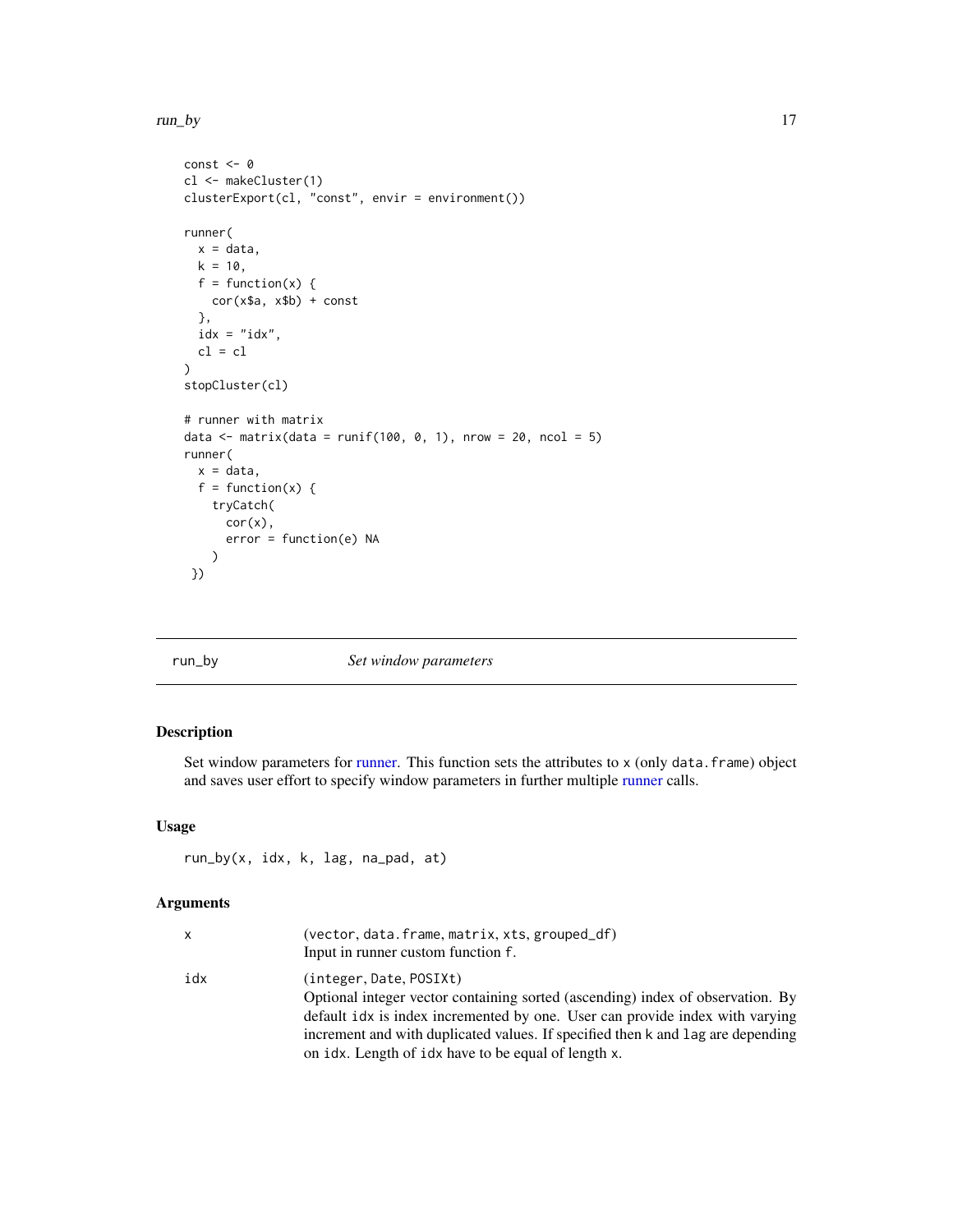<span id="page-17-0"></span>

| k      | (integer vector or single value)<br>Denoting size of the running window. If k is a single value then window size is<br>constant for all elements, otherwise if $length(k) == length(x)$ different win-<br>dow size for each element. One can also specify k in the same way as by argu-<br>ment in seq. POSIXt. See 'Specifying time-intervals' in details section.                                  |
|--------|------------------------------------------------------------------------------------------------------------------------------------------------------------------------------------------------------------------------------------------------------------------------------------------------------------------------------------------------------------------------------------------------------|
| lag    | (integer vector or single value)<br>Denoting window lag. If lag is a single value then window lag is constant for<br>all elements, otherwise if $length(\text{lag}) == length(x)$ different window size for<br>each element. Negative value shifts window forward. One can also specify lag<br>in the same way as by argument in seq. POSIXt. See 'Specifying time-intervals'<br>in details section. |
| na_pad | (logical single value)<br>Whether incomplete window should return NA (if na_pad = TRUE) Incomplete<br>window is when some parts of the window are out of range.                                                                                                                                                                                                                                      |
| at     | (integer, Date, POSIXt, character vector)<br>Vector of any size and any value defining output data points. Values of the vector<br>defines the indexes which data is computed at. Can be also POSIXt sequence<br>increment used in at argument in seq. POSIXt. See 'Specifying time-intervals'<br>in details section.                                                                                |

x object which [runner](#page-9-1) can be executed on.

```
## Not run:
library(dplyr)
data <- data.frame(
index = c(2, 3, 3, 4, 5, 8, 10, 10, 13, 15),
a = \text{rep}(c("a", "b"), each = 5),
b = 1:10\mathcal{L}data %>%
group_by(a) %>%
run_by(idx = "index", k = 5) %>%
mutate(
   c = runner(
     x = .f = function(x) {
       paste(x$b, collapse = ">")}
   ),
   d = runner(
    x = .f = function(x) {
       sum(x$b)
     }
```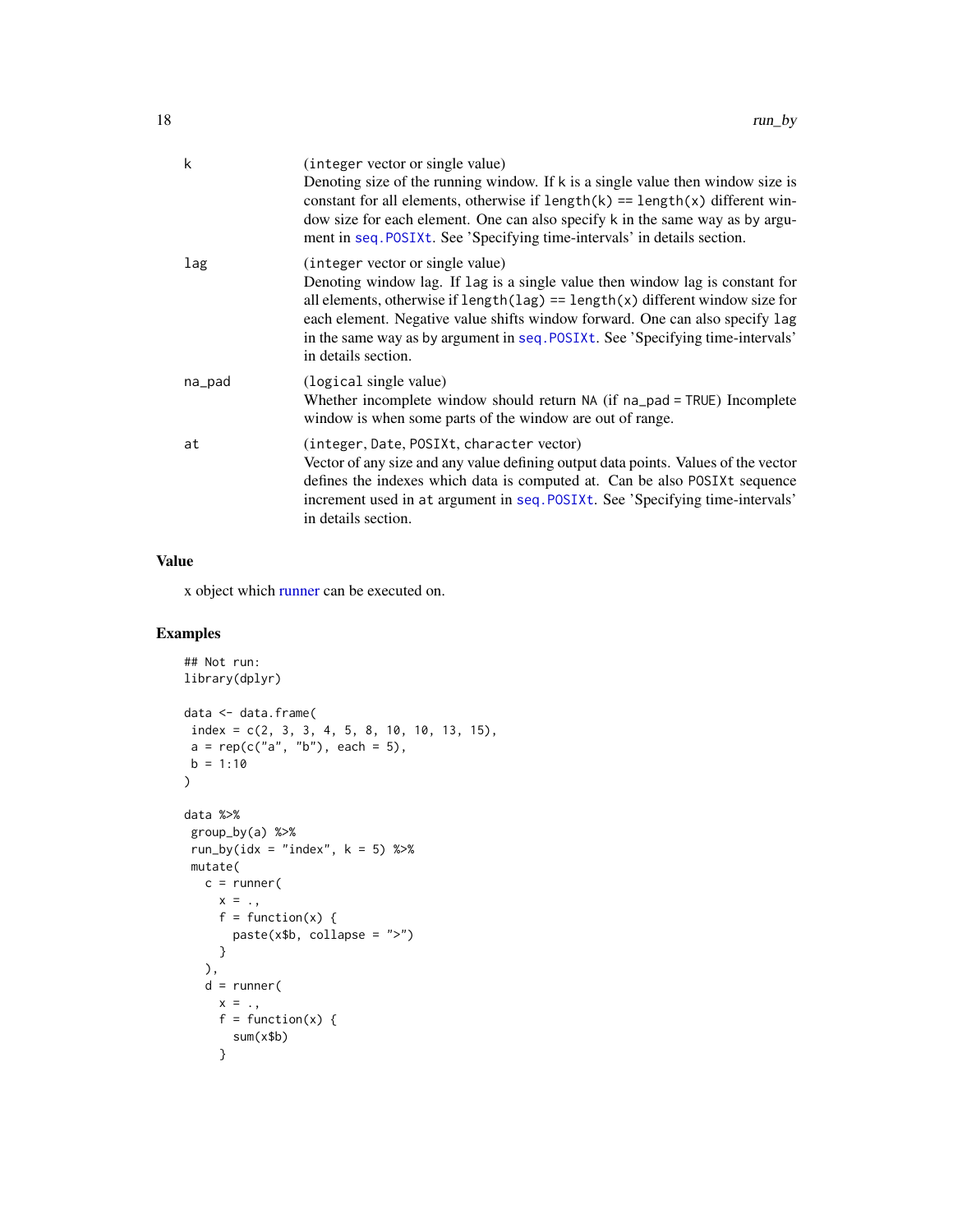#### <span id="page-18-0"></span>seq\_at 19

)  $\mathcal{L}$ ## End(Not run)

## seq\_at *Creates sequence for at as time-unit-interval*

## Description

Creates sequence for at as time-unit-interval

## Usage

seq\_at(at, idx)

## Arguments

| at  | object from runner |
|-----|--------------------|
| idx | object from runner |

streak\_run *Running streak length*

## Description

Calculates running series of consecutive elements

## Usage

```
streak_run(
  x,
  k = integer(0),
  lag = integer(1),
  idx = integer(0),
  at = integer(0),
  na\_rm = TRUE,na_pad = FALSE
\mathcal{E}
```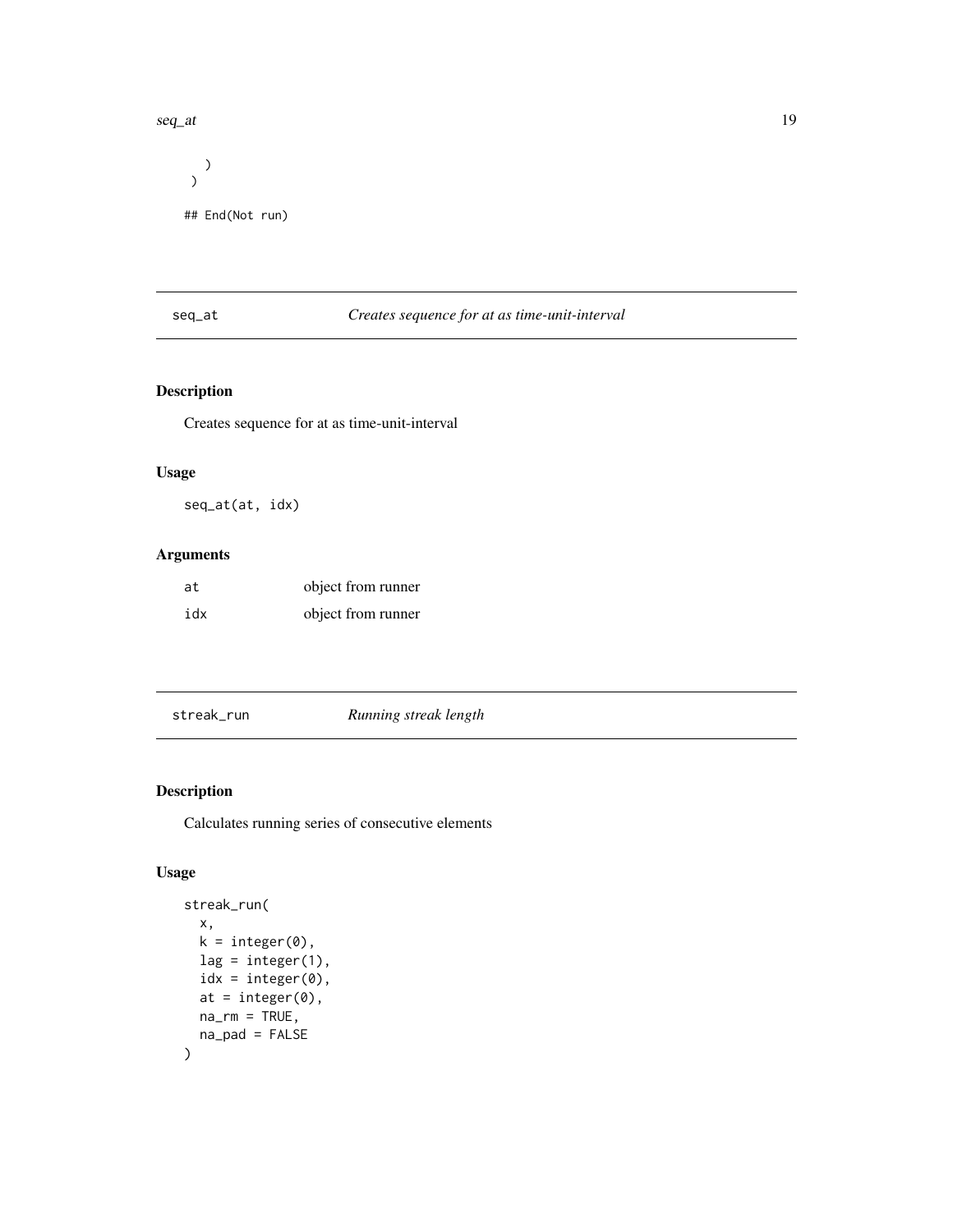#### <span id="page-19-0"></span>Arguments

| X           | any type vector which running function is calculated on                                                                                                                                                                                                                                                                                                                                              |
|-------------|------------------------------------------------------------------------------------------------------------------------------------------------------------------------------------------------------------------------------------------------------------------------------------------------------------------------------------------------------------------------------------------------------|
| k           | (integer vector or single value)<br>Denoting size of the running window. If k is a single value then window size is<br>constant for all elements, otherwise if $length(k) == length(x)$ different win-<br>dow size for each element. One can also specify k in the same way as by argu-<br>ment in seq. POSIXt. See 'Specifying time-intervals' in details section.                                  |
| lag         | (integer vector or single value)<br>Denoting window lag. If lag is a single value then window lag is constant for<br>all elements, otherwise if $length(\text{lag}) == length(x)$ different window size for<br>each element. Negative value shifts window forward. One can also specify lag<br>in the same way as by argument in seq. POSIXt. See 'Specifying time-intervals'<br>in details section. |
| idx         | (integer, Date, POSIXt)<br>Optional integer vector containing sorted (ascending) index of observation. By<br>default idx is index incremented by one. User can provide index with varying<br>increment and with duplicated values. If specified then k and lag are depending<br>on idx. Length of idx have to be equal of length x.                                                                  |
| at          | (integer, Date, POSIXt, character vector)<br>Vector of any size and any value defining output data points. Values of the vector<br>defines the indexes which data is computed at. Can be also POSIXt sequence<br>increment used in at argument in seq. POSIXt. See 'Specifying time-intervals'<br>in details section.                                                                                |
| $na$ _ $rm$ | logical single value (default na_rm = TRUE) - if TRUE sum is calculating ex-<br>cluding NA.                                                                                                                                                                                                                                                                                                          |
| na_pad      | (logical single value)<br>Whether incomplete window should return NA (if na_pad = TRUE) Incomplete<br>window is when some parts of the window are out of range.                                                                                                                                                                                                                                      |

#### Value

streak [numeric] vector of length equals length of x containing number of consecutive occurrences.

```
set.seed(11)
x1 \leftarrow sample(c("a","b"), 15, replace = TRUE)
x2 <- sample(c(NA_character_, "a", "b"), 15, replace = TRUE)
k \leq - sample(1:4, 15, replace = TRUE)
streak_run(x1) # simple streak run
streak_run(x1, k = 2) # streak run within 2-element window
streak_run(x2, na_pad = TRUE, k = 3) # streak run within k=3 with padding NA
streak_run(x1, k = k) # streak run within varying window size specified by vector k
```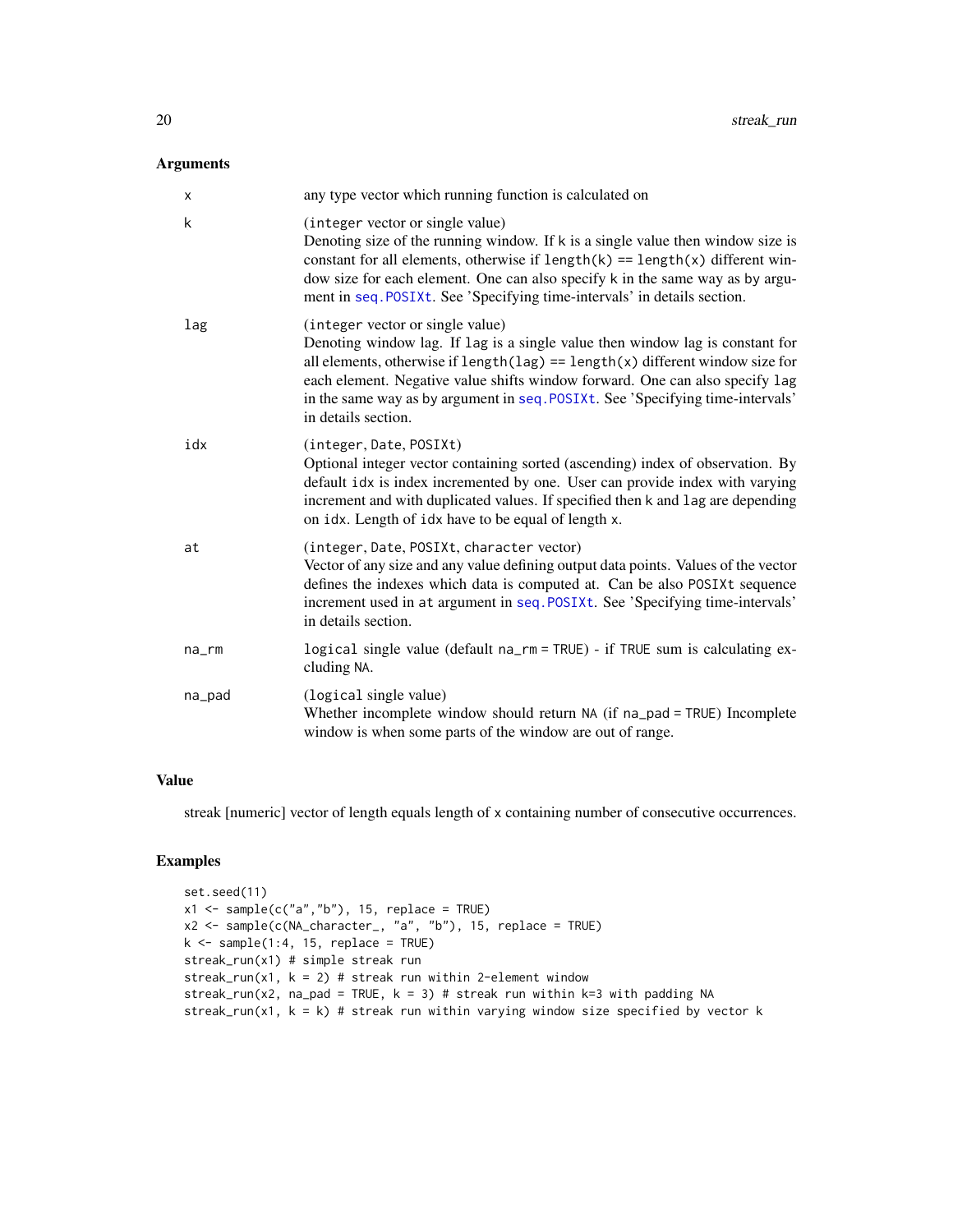<span id="page-20-0"></span>

## Description

Running sum in specified window of numeric vector.

## Usage

```
sum_run(
 x,
 k = integer(0),
 lag = integer(1),
 idx = integer(0),
 at = integer(0),
 na\_rm = TRUE,na_pad = FALSE)
```

| x      | numeric vector which running function is calculated on                                                                                                                                                                                                                                                                              |
|--------|-------------------------------------------------------------------------------------------------------------------------------------------------------------------------------------------------------------------------------------------------------------------------------------------------------------------------------------|
| k      | (integer' vector or single value)<br>Denoting size of the running window. If $k$ is a single value then window size is<br>constant for all elements, otherwise if $length(k) == length(x)$ different win-<br>dow size for each element.                                                                                             |
| lag    | (integer vector or single value)<br>Denoting window lag. If lag is a single value then window lag is constant for<br>all elements, otherwise if $length(\text{lag}) == length(x)$ different window size for<br>each element. Negative value shifts window forward.                                                                  |
| idx    | (integer, Date, POSIXt)<br>Optional integer vector containing sorted (ascending) index of observation. By<br>default idx is index incremented by one. User can provide index with varying<br>increment and with duplicated values. If specified then k and lag are depending<br>on idx. Length of idx have to be equal of length x. |
| at     | (integer, Date, POSIXt, character vector)<br>Vector of any size and any value defining output data points. Values of the vector<br>defines the indexes which data is computed at.                                                                                                                                                   |
| na_rm  | logical single value (default na_rm = TRUE) - if TRUE sum is calculating ex-<br>cluding NA.                                                                                                                                                                                                                                         |
| na_pad | (logical single value)<br>Whether incomplete window should return NA (if na_pad = TRUE) Incomplete<br>window is when some parts of the window are out of range.                                                                                                                                                                     |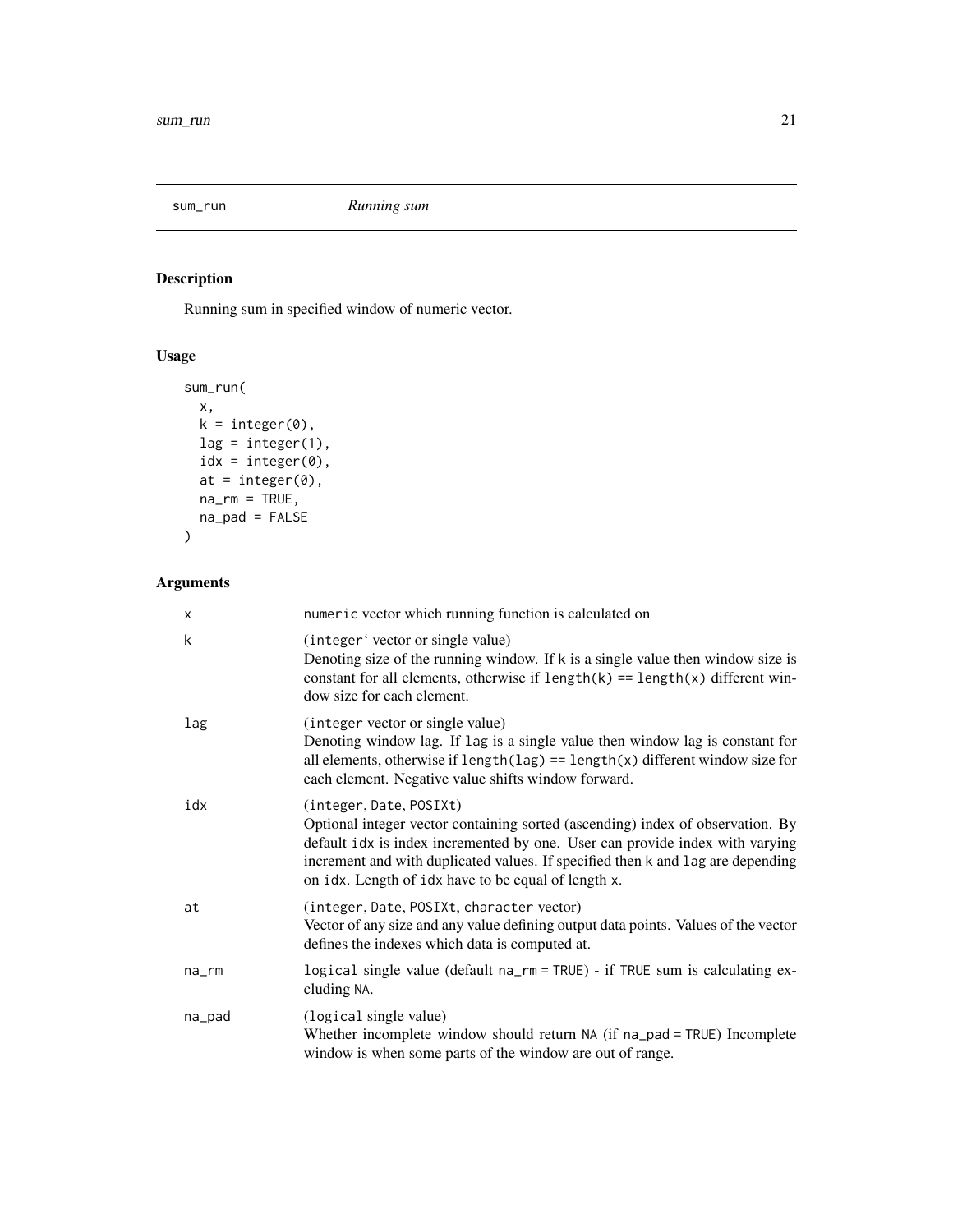sum code vector of length equals length of x.

## Examples

```
set.seed(11)
x1 \leftarrow \text{norm}(15)x2 \leq sample(c(rep(NA, 5), rnorm(15)), 15, replace = TRUE)
k \leq - sample(1:15, 15, replace = TRUE)
sum_run(x1)
sum_run(x2, na_rm = TRUE)
sum_run(x2, na_rm = FALSE)
sum_run(x2, na_rm = TRUE, k = 4)
```
this\_group *Access group data in mutate*

## Description

Access group data in dplyr::mutate after dplyr::group\_by. Function created because data available in dplyr::group\_by %>% mutate scheme is not filtered by group - in mutate function . is still initial dataset. This function creates data.frame using dplyr::groups information.

#### Usage

this\_group(x)

### Arguments

x (data.frame) object which can be grouped\_df in special case.

#### Value

data.frame filtered by current dplyr::groups()

<span id="page-21-0"></span>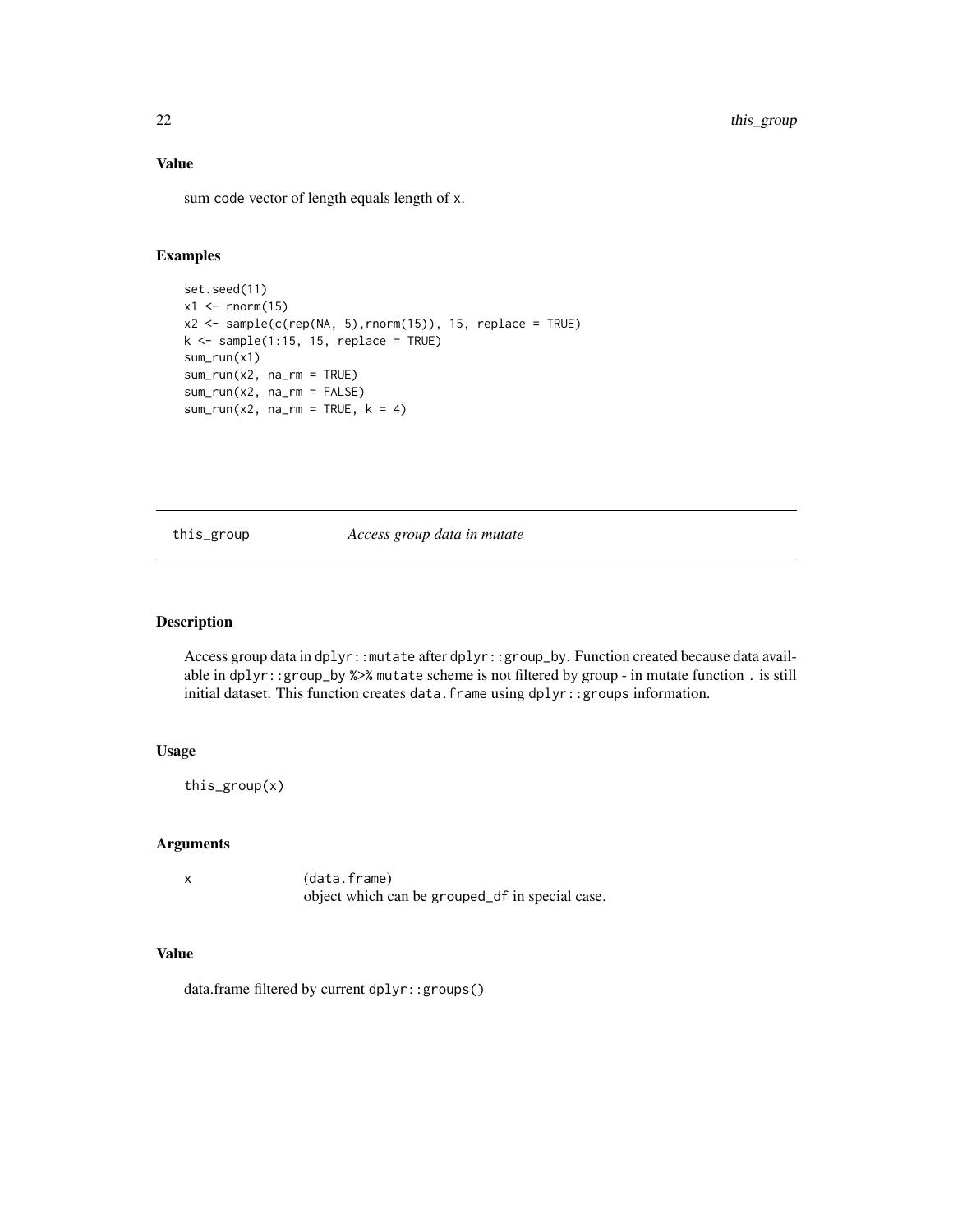<span id="page-22-0"></span>

## Description

min\_run calculates running which - returns index of element where x == TRUE.

## Usage

```
which_run(
 x,
 k = integer(0),
 lag = integer(1),
 idx = integer(0),
 at = integer(0),
 which = "last",na\_rm = TRUE,na_pad = FALSE
)
```

| X   | (vector, data.frame, matrix, xts, grouped_df)<br>Input in runner custom function f.                                                                                                                                                                                                                                                                                                                  |
|-----|------------------------------------------------------------------------------------------------------------------------------------------------------------------------------------------------------------------------------------------------------------------------------------------------------------------------------------------------------------------------------------------------------|
| k   | (integer vector or single value)<br>Denoting size of the running window. If $k$ is a single value then window size is<br>constant for all elements, otherwise if $length(k) == length(x)$ different win-<br>dow size for each element. One can also specify k in the same way as by argu-<br>ment in seq. POSIXt. See 'Specifying time-intervals' in details section.                                |
| lag | (integer vector or single value)<br>Denoting window lag. If lag is a single value then window lag is constant for<br>all elements, otherwise if $length(\text{lag}) == length(x)$ different window size for<br>each element. Negative value shifts window forward. One can also specify lag<br>in the same way as by argument in seq. POSIXt. See 'Specifying time-intervals'<br>in details section. |
| idx | (integer, Date, POSIXt)<br>Optional integer vector containing sorted (ascending) index of observation. By<br>default idx is index incremented by one. User can provide index with varying<br>increment and with duplicated values. If specified then k and lag are depending<br>on idx. Length of idx have to be equal of length x.                                                                  |
| at  | (integer, Date, POSIXt, character vector)<br>Vector of any size and any value defining output data points. Values of the vector<br>defines the indexes which data is computed at. Can be also POSIXt sequence<br>increment used in at argument in seq. POSIXt. See 'Specifying time-intervals'<br>in details section.                                                                                |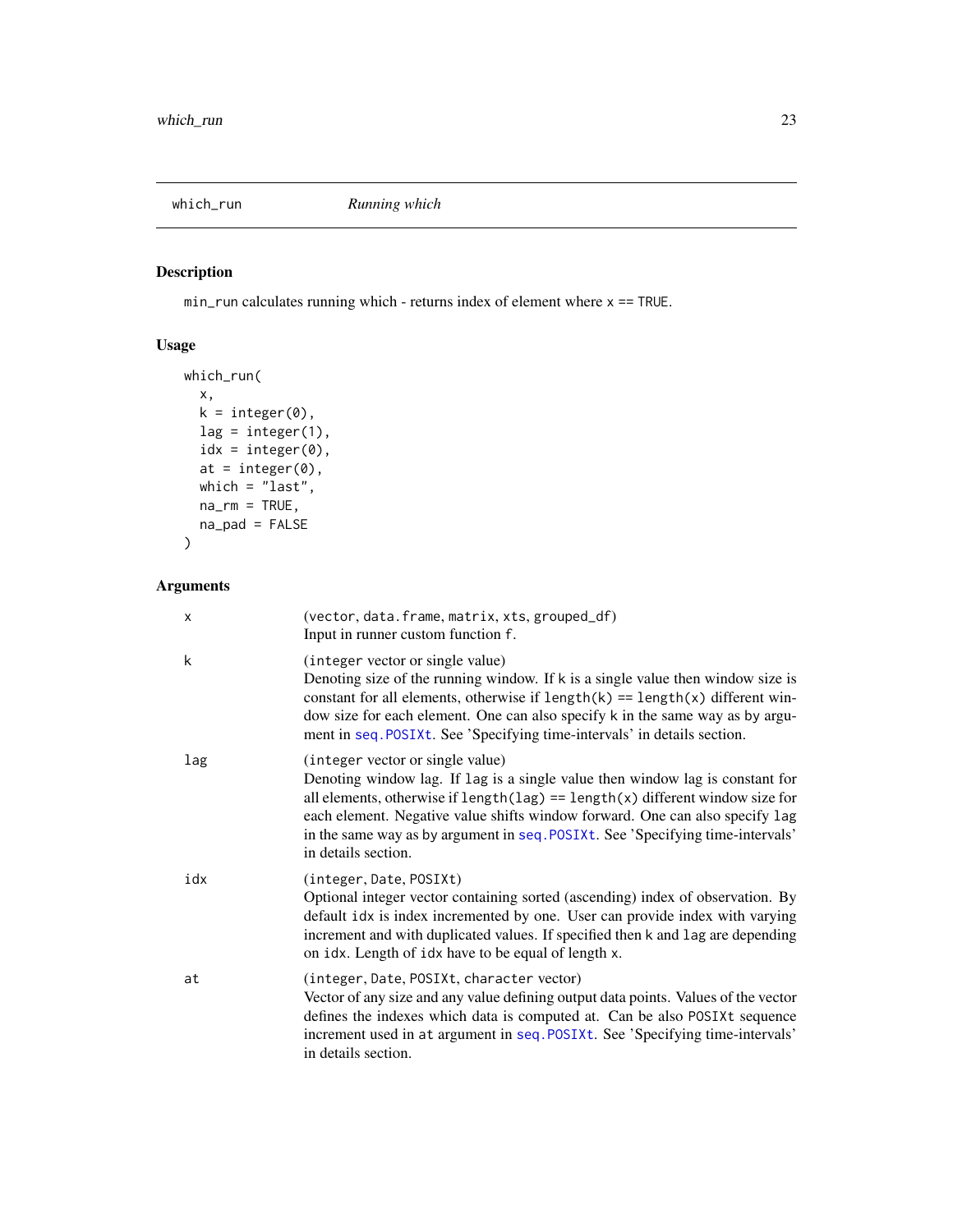<span id="page-23-0"></span>

| which  | character value "first" or "last" denoting if the first or last TRUE index is re-<br>turned from the window.                                                    |
|--------|-----------------------------------------------------------------------------------------------------------------------------------------------------------------|
| na_rm  | logical single value (default na_rm = TRUE) - if TRUE sum is calculating ex-<br>cluding NA.                                                                     |
| na_pad | (logical single value)<br>Whether incomplete window should return NA (if na_pad = TRUE) Incomplete<br>window is when some parts of the window are out of range. |

integer vector of indexes of the same length as x.

#### Examples

```
set.seed(11)
x1 \leftarrow sample(c(1, 2, 3), 15, replace = TRUE)
x2 \leq sample(c(NA, 1, 2, 3), 15, replace = TRUE)
k <- sample(1:4, 15, replace = TRUE)
which_run(x1)
which_run(x2, na_rm = TRUE)
which_run(x2, na_rm = TRUE, k = 4)
which_run(x2, na_rm = FALSE, k = k)
```

|  | window_run | List of running windows |
|--|------------|-------------------------|
|--|------------|-------------------------|

## Description

Creates list of windows with given arguments settings. Length of output list is equal

#### Usage

```
window_run(
 x,
 k = integer(0),
 lag = integer(1),
  idx = integer(0),
 at = integer(0),
 na_pad = FALSE
)
```
#### Arguments

| I |  |
|---|--|

x (vector, data.frame, matrix, xts, grouped\_df) Input in runner custom function f.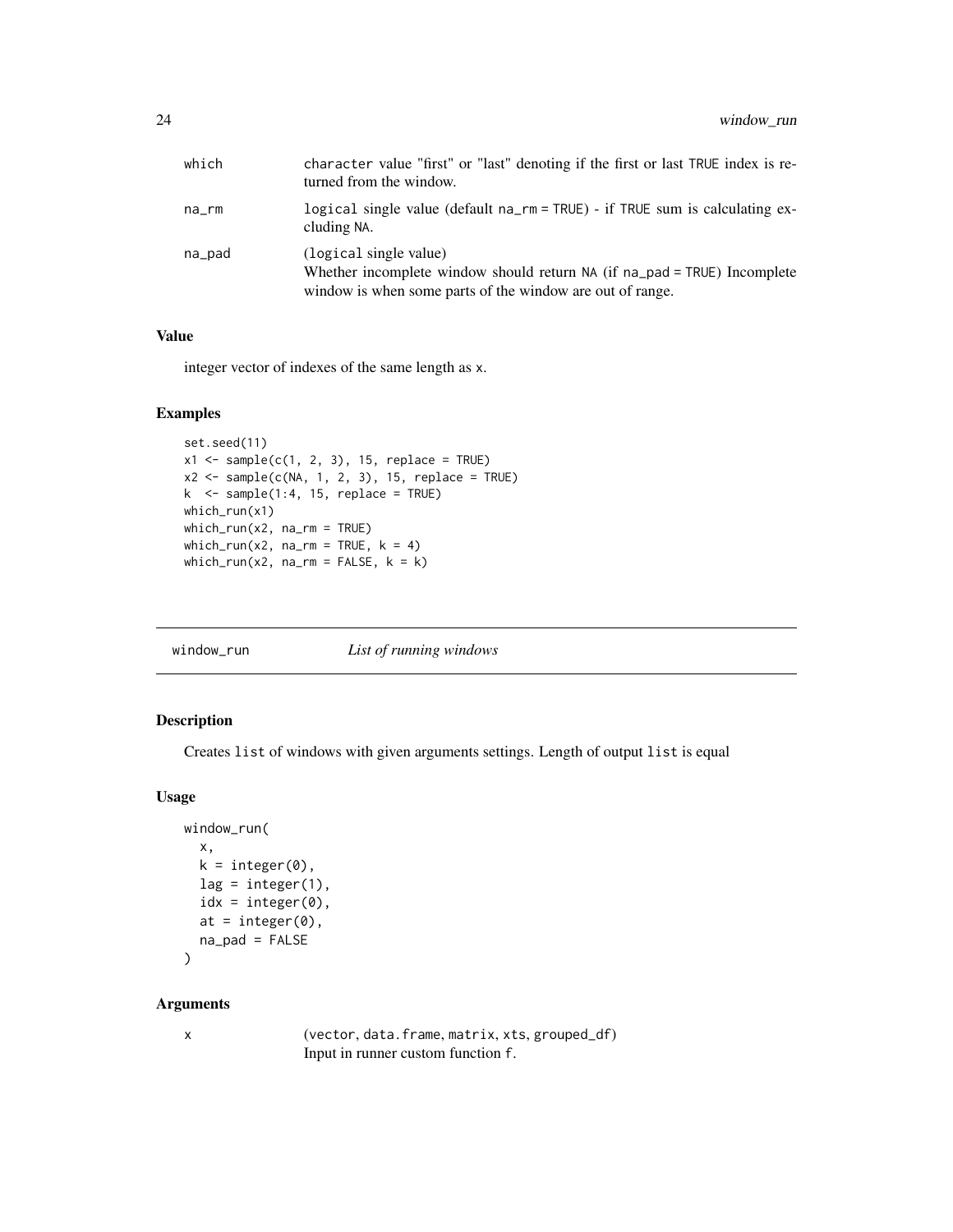<span id="page-24-0"></span>

| k      | (integer vector or single value)<br>Denoting size of the running window. If k is a single value then window size is<br>constant for all elements, otherwise if $length(k) == length(x)$ different win-<br>dow size for each element. One can also specify k in the same way as by argu-<br>ment in seq. POSIXt. See 'Specifying time-intervals' in details section.                                  |
|--------|------------------------------------------------------------------------------------------------------------------------------------------------------------------------------------------------------------------------------------------------------------------------------------------------------------------------------------------------------------------------------------------------------|
| lag    | (integer vector or single value)<br>Denoting window lag. If lag is a single value then window lag is constant for<br>all elements, otherwise if $length(\text{lag}) == length(x)$ different window size for<br>each element. Negative value shifts window forward. One can also specify lag<br>in the same way as by argument in seq. POSIXt. See 'Specifying time-intervals'<br>in details section. |
| idx    | (integer, Date, POSIXt)<br>Optional integer vector containing sorted (ascending) index of observation. By<br>default idx is index incremented by one. User can provide index with varying<br>increment and with duplicated values. If specified then k and lag are depending<br>on idx. Length of idx have to be equal of length x.                                                                  |
| at     | (integer, Date, POSIXt, character vector)<br>Vector of any size and any value defining output data points. Values of the vector<br>defines the indexes which data is computed at. Can be also POSIXt sequence<br>increment used in at argument in seq. POSIXt. See 'Specifying time-intervals'<br>in details section.                                                                                |
| na_pad | (logical single value)<br>Whether incomplete window should return NA (if na_pad = TRUE) Incomplete<br>window is when some parts of the window are out of range.                                                                                                                                                                                                                                      |

list of vectors (windows). Length of list is the same as length(x) or length(at) if specified, and length of each window is defined by k (unless window is out of range).

## Examples

window\_run(1:10,  $k = 3$ ,  $\text{lag} = -1$ )  $window_run(leftters[1:10], k = c(1, 2, 2, 4, 5, 5, 5, 5, 5))$